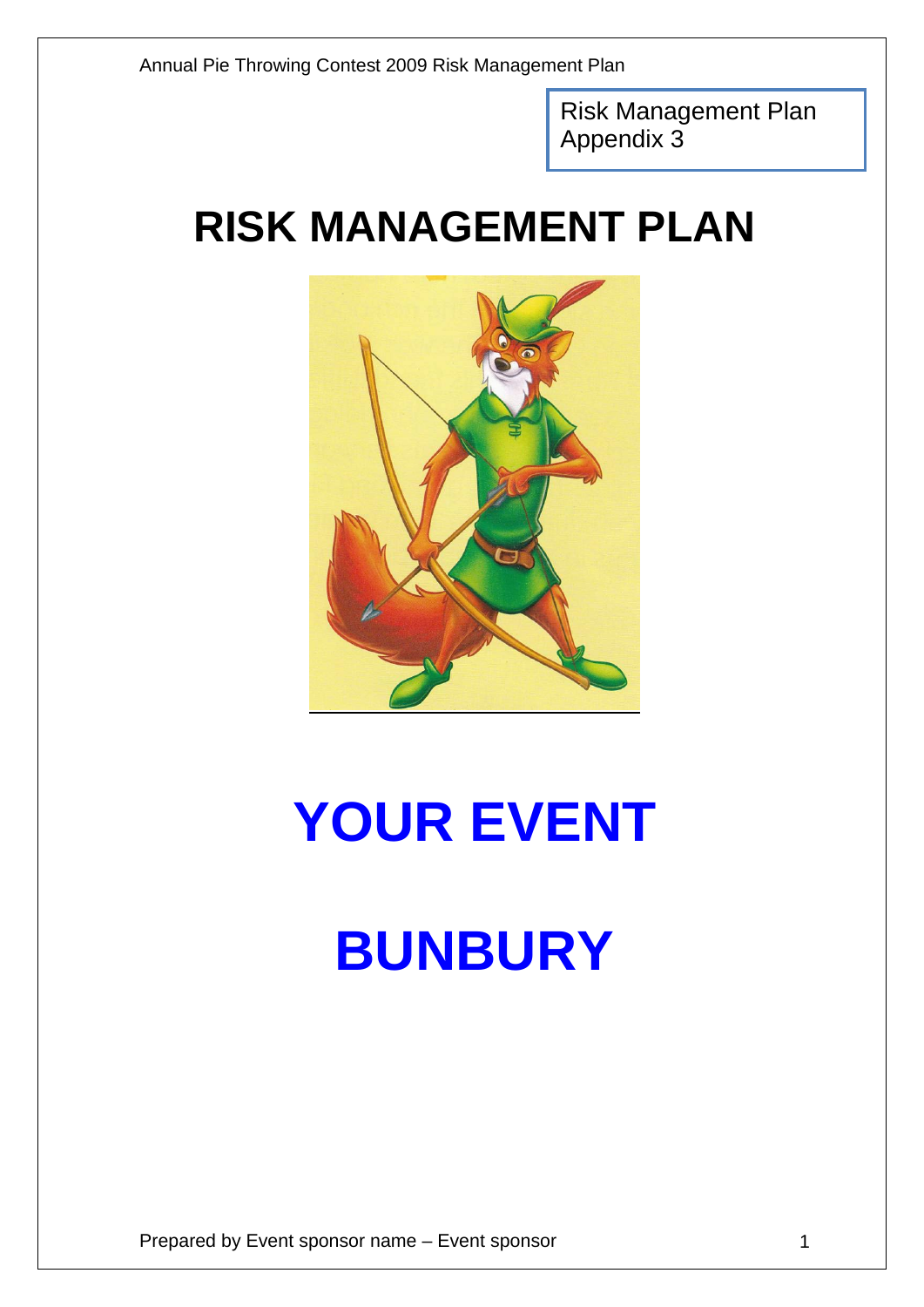#### Annual Pie Throwing Contest 2009 Risk Management Plan **RISK ANALYSIS MATRIX**

#### Qualitative measures of **LIKELIHOOD**

| <b>Level</b> | <b>Descriptor</b>     | <b>Description</b>                                   |
|--------------|-----------------------|------------------------------------------------------|
| A            | <b>Almost Certain</b> | <b>Expected to occur in most circumstances</b>       |
| в            | Likely                | Will probably occur in most circumstances            |
| C            | Possible              | Might occur at some time                             |
| D            | Unlikely              | <b>Could occur</b> only in exceptional circumstances |
|              | Rare                  | May occur only in exceptional circumstances          |

### Qualitative measures of **CONSEQUENCE or impact**

| Level | <b>Descriptor</b> | <b>Injury</b>                    | <b>Reputation &amp; Image</b>                                                                                                                                 | <b>Financial</b><br>Loss | <b>Operational</b><br><b>Efficiency</b>           |
|-------|-------------------|----------------------------------|---------------------------------------------------------------------------------------------------------------------------------------------------------------|--------------------------|---------------------------------------------------|
|       | Insignificant     | No Injuries                      | Unsubstantiated, low impact, low profile or<br>no news item                                                                                                   | Low                      | Little impact                                     |
| 2     | Minor             | First Aid<br>Treatment           | Substantiated, low impact news item                                                                                                                           | Medium                   | Inconvenient<br>delays                            |
| 3     | <b>Moderate</b>   | Medical<br>treatment<br>required | Substantiated, public embarrassment,<br>moderate impact, moderate news profile,<br>executive involvement                                                      | High                     | Significant<br>delays in<br>major<br>deliverables |
| 4     | Major             | Extensive<br>injuries            | Substantiated, public embarrassment,<br>high impact, high profile news, Third party<br>actions, community executive involvement                               | Major                    | Non-<br>achievement<br>of major<br>deliverables   |
| 5     | Catastrophic      | Fatality                         | Substantiated, public embarrassment,<br>very high multiple impacts, high profile,<br>wide spread multiple news, Third party<br>actions, CEO/Mayor involvement | Huge                     | Non-<br>achievement<br>of major key<br>objectives |

#### **Qualitative risk analysis matrix – level of risk**

|                   | <b>Consequences</b> |                              |                      |                   |                   |  |  |  |
|-------------------|---------------------|------------------------------|----------------------|-------------------|-------------------|--|--|--|
| <b>Likelihood</b> | Insignificant       | <b>Minor</b><br>$\mathbf{2}$ | <b>Moderate</b><br>3 | <b>Major</b><br>4 | Catastrophic<br>5 |  |  |  |
| A                 | н                   | н                            | E                    | E                 | E                 |  |  |  |
| B                 | M                   | Н                            | н                    | E                 | E                 |  |  |  |
| C                 |                     | M                            | н                    | E                 | E                 |  |  |  |
| D                 |                     |                              | M                    | н                 | E                 |  |  |  |
| Е                 |                     |                              | M                    | н                 | Н                 |  |  |  |

#### **LEGEND**

|   | Low risk             | Manage by routine procedure                 |
|---|----------------------|---------------------------------------------|
| М | <b>Moderate risk</b> | Management responsibility must be specified |
| н | <b>High risk</b>     | Senior management attention required        |
| F | <b>Extreme risk</b>  | Immediate action required                   |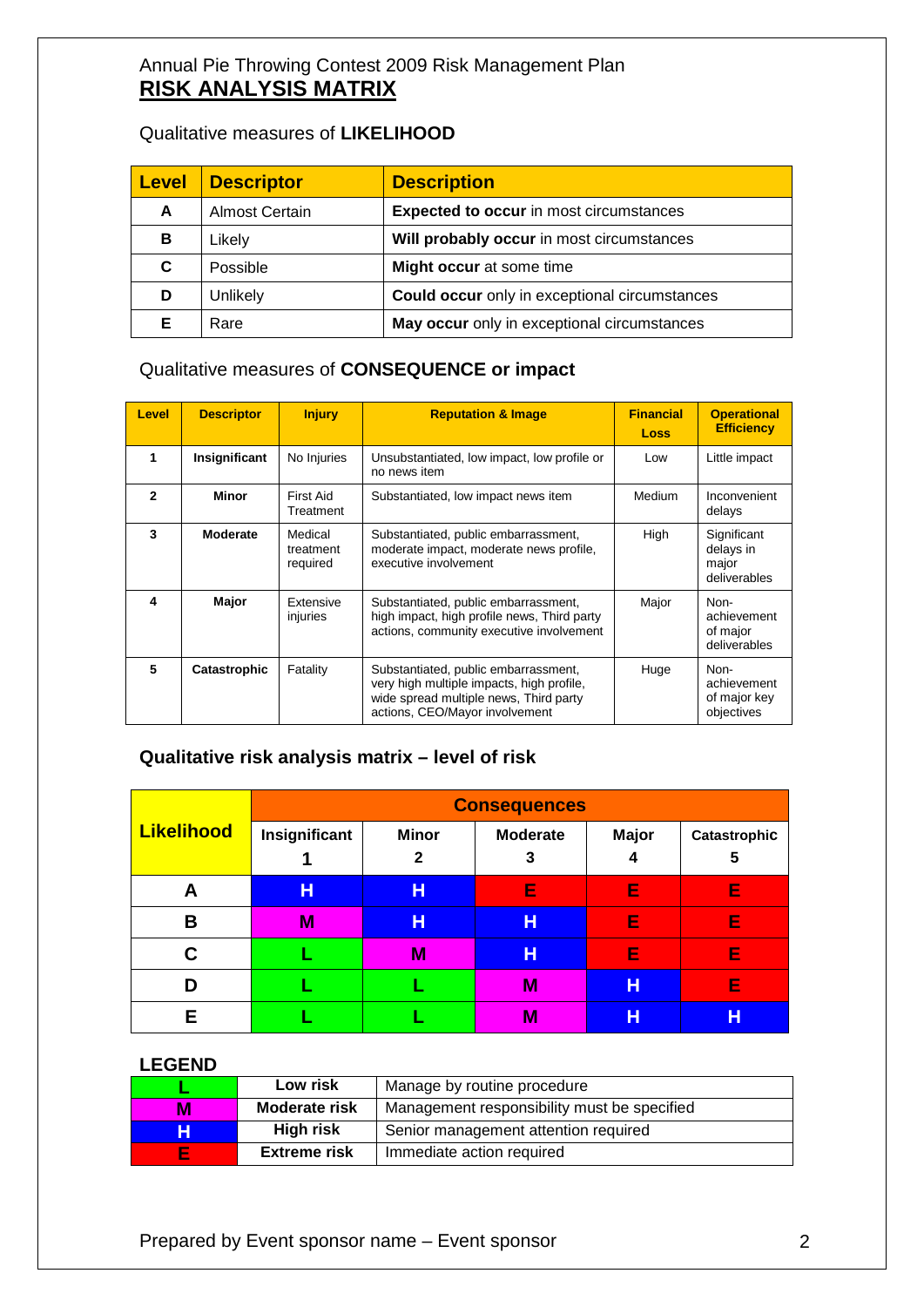#### Annual Pie Throwing Contest 2009 Risk Management Plan **CONTEXT/SCOPE**

The event "Annual Pie Throwing Contest", will be held at Location bounded by the roads Blair Street, Clarke Street, Spencer Street, , on Sunday 8 February 2009, commencing at 1100 hours and concluding at approximately 1830 hours. It should be noted that patrons will start to arrive at the ground as early as 0930 hours, with the site being cleared by 1900 hours.

Planning strategies for the event are:

- Deliver a successful regional high profile sporting event
- Ensure a safe environment for players and patrons

The scope of this plan is to:

- Identify, analyse and prioritise the risks associated with staging the event by:
	- a) Reducing the likelihood of those risks occurring
	- b) Reducing the consequences of those risks should they occur
- Objectively document these strategies in standardised action plans
- Use this risk management plan as a basis of an objective event debrief

#### **CRITERIA**

This Risk Management Plan is prepared using the qualitative method outlined in AS/NZS ISO 31000 – 2009 Risk Management Principles and Guidelines.

Risks will be analysed in terms of Likelihood and Consequence in the context of existing controls

The Annual Pie Throwing Contest Risk Management Plan is a work in progress and as such we reserve the right to update the document as required according to advice and feedback from the various governing bodies and parties referred to in the plan.

#### **EVENT OVERVIEW**

| CONCEPT:           | <b>Annual Pie Throwing Contest</b>          |
|--------------------|---------------------------------------------|
| <b>VENUE</b>       | Event place, BUNBURY                        |
| <b>ADDRESS</b>     | CRN BLAIR STREET AND CLARKE STREET, BUNBURY |
| <b>DATE</b>        | SUNDAY FEBRUARY 7 2009                      |
| <b>TIME</b>        | 1100 HOURS - 1830 HOURS                     |
| <b>SET-UP TIME</b> | 0700                                        |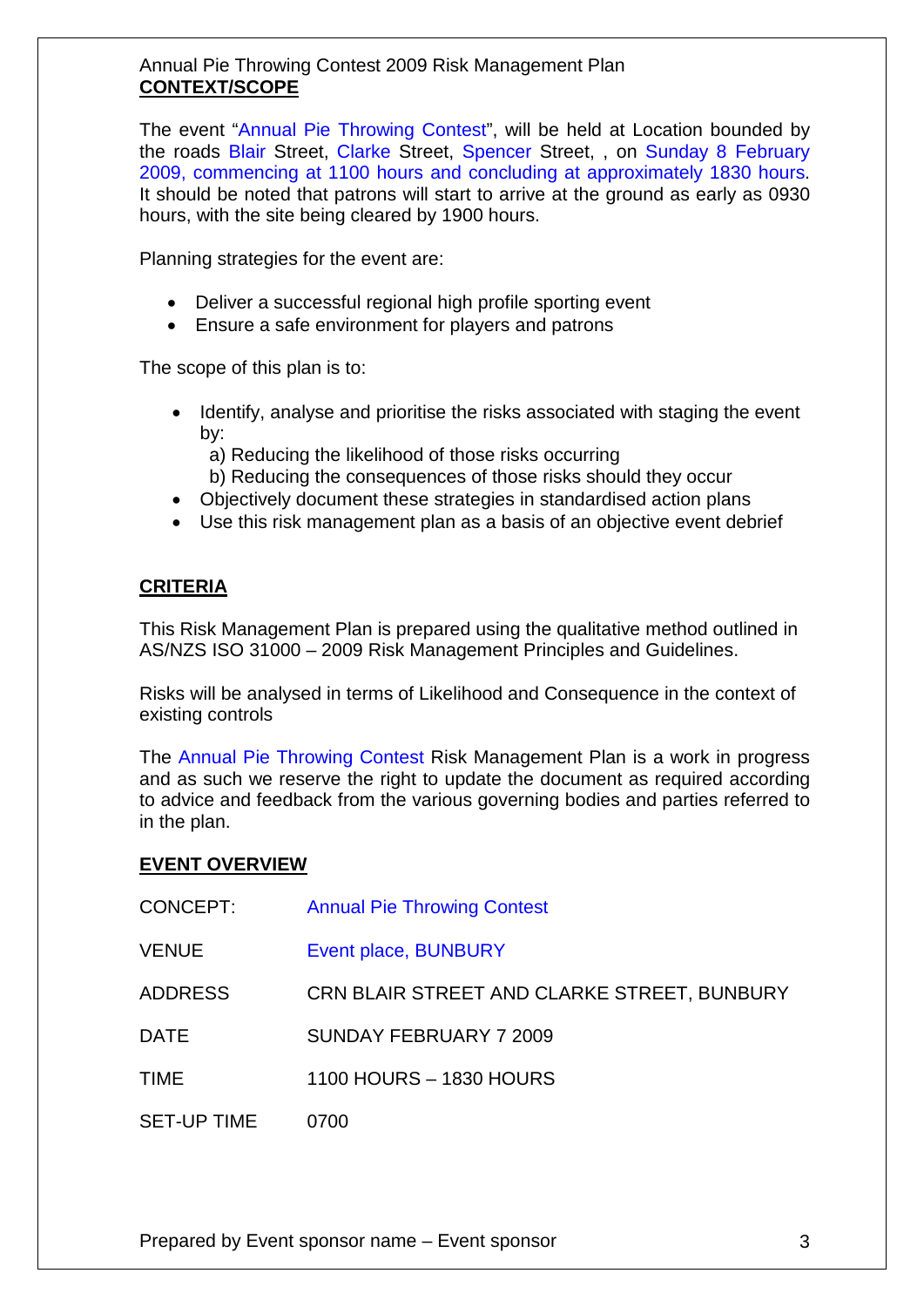#### Annual Pie Throwing Contest 2009 Risk Management Plan **ROLES & RESPONSIBILITIES**

| <b>RESPONSIBLE PERSONS</b> | <b>CORE FUNCTIONS</b>                                                                                                                                                                                                                                                                                                                                                                                                                                         |
|----------------------------|---------------------------------------------------------------------------------------------------------------------------------------------------------------------------------------------------------------------------------------------------------------------------------------------------------------------------------------------------------------------------------------------------------------------------------------------------------------|
|                            | Budget approvals, strategic approvals                                                                                                                                                                                                                                                                                                                                                                                                                         |
|                            | Management of all aspects of event                                                                                                                                                                                                                                                                                                                                                                                                                            |
|                            | and venue                                                                                                                                                                                                                                                                                                                                                                                                                                                     |
|                            | Provide equipment, , bodyguards for                                                                                                                                                                                                                                                                                                                                                                                                                           |
|                            | players, security at gates to check                                                                                                                                                                                                                                                                                                                                                                                                                           |
|                            | bags, provide merchandise and                                                                                                                                                                                                                                                                                                                                                                                                                                 |
|                            | services displays                                                                                                                                                                                                                                                                                                                                                                                                                                             |
|                            |                                                                                                                                                                                                                                                                                                                                                                                                                                                               |
|                            | Emergency coordination, Chief                                                                                                                                                                                                                                                                                                                                                                                                                                 |
|                            | Warden, Risk Management Plan,                                                                                                                                                                                                                                                                                                                                                                                                                                 |
|                            | Staff briefing                                                                                                                                                                                                                                                                                                                                                                                                                                                |
|                            | All waste management - rubbish                                                                                                                                                                                                                                                                                                                                                                                                                                |
|                            |                                                                                                                                                                                                                                                                                                                                                                                                                                                               |
|                            |                                                                                                                                                                                                                                                                                                                                                                                                                                                               |
|                            |                                                                                                                                                                                                                                                                                                                                                                                                                                                               |
|                            |                                                                                                                                                                                                                                                                                                                                                                                                                                                               |
|                            |                                                                                                                                                                                                                                                                                                                                                                                                                                                               |
|                            |                                                                                                                                                                                                                                                                                                                                                                                                                                                               |
|                            |                                                                                                                                                                                                                                                                                                                                                                                                                                                               |
|                            |                                                                                                                                                                                                                                                                                                                                                                                                                                                               |
|                            |                                                                                                                                                                                                                                                                                                                                                                                                                                                               |
|                            |                                                                                                                                                                                                                                                                                                                                                                                                                                                               |
|                            |                                                                                                                                                                                                                                                                                                                                                                                                                                                               |
|                            |                                                                                                                                                                                                                                                                                                                                                                                                                                                               |
|                            |                                                                                                                                                                                                                                                                                                                                                                                                                                                               |
|                            |                                                                                                                                                                                                                                                                                                                                                                                                                                                               |
|                            |                                                                                                                                                                                                                                                                                                                                                                                                                                                               |
|                            | collection<br>Event compliance with food handling<br>and temporary structures<br>Traffic management, crowd<br>behaviour, theft<br>Toilet maintenance, external power<br>supplies,<br>Ground condition,<br>Provide on-site first aid<br>Erection of Marques and tents<br>Setting up and maintaining PA<br>system<br>Provide catering and bar services to<br>main pavilion and around the ground.<br>Arrange Occasional licence to serve<br>alcohol on the day. |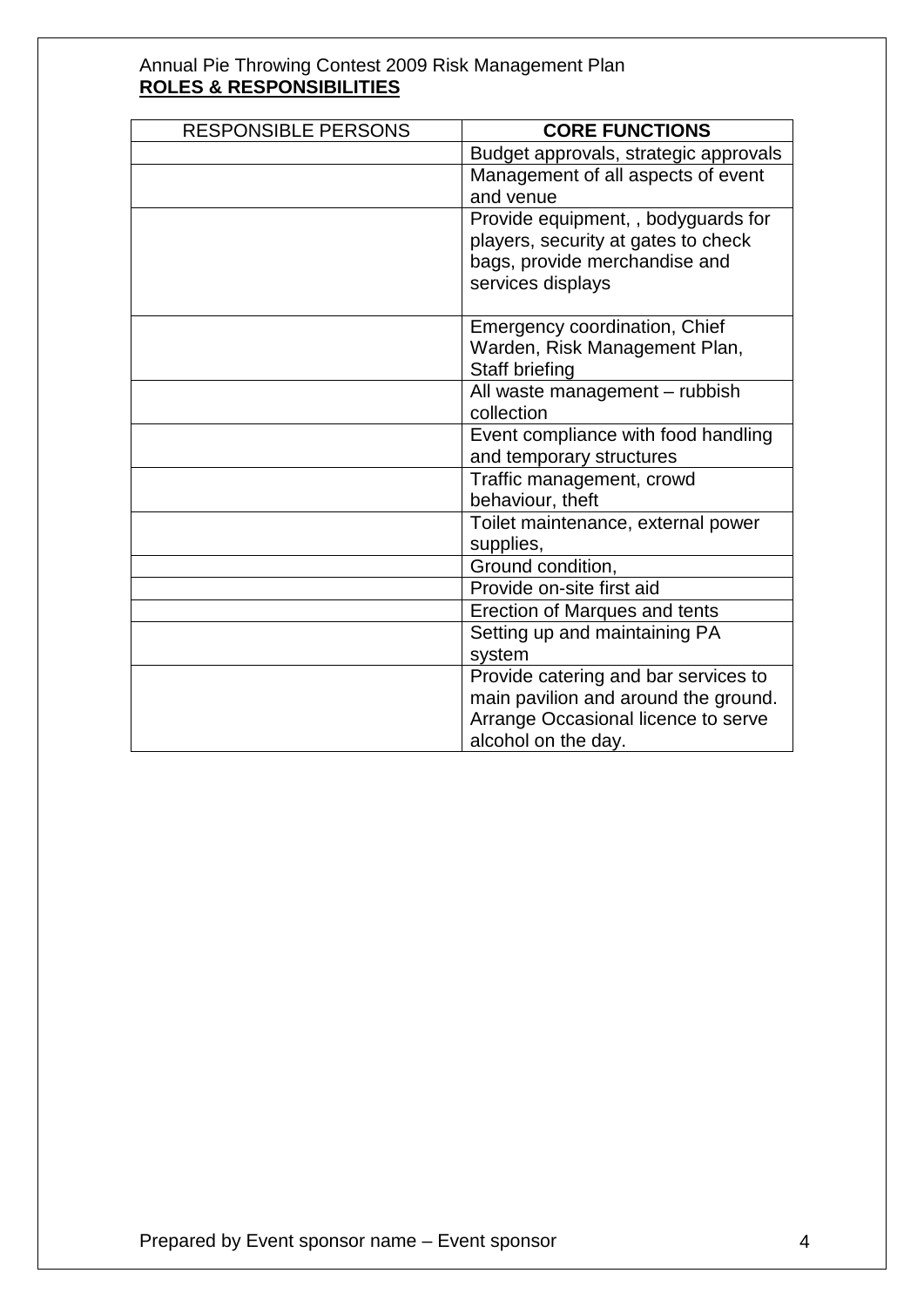|                               | Annual Pie Throwing Contest 2009 Risk Management Plan |                                                        |                           |                                                    |                           |                    |                          |                           |               |                  |                 |                                 |
|-------------------------------|-------------------------------------------------------|--------------------------------------------------------|---------------------------|----------------------------------------------------|---------------------------|--------------------|--------------------------|---------------------------|---------------|------------------|-----------------|---------------------------------|
| <b>RISK</b>                   |                                                       |                                                        | <b>AREA OF IMPACT</b>     |                                                    |                           |                    |                          |                           | <b>RATING</b> |                  |                 |                                 |
| <b>Source</b>                 | llssue                                                | <b>Description</b>                                     |                           | Players/ Local Environ-<br>PatronsUmpiresComm ment |                           |                    | Organiserssponsorslihood |                           | Like-         | Conse-<br>quence | <b>Priority</b> | <b>Responsible Organisation</b> |
|                               | $\mathbf{1}$                                          | Disorderly conduct                                     | $\boldsymbol{\mathsf{X}}$ | $\boldsymbol{\mathsf{x}}$                          | X                         |                    | X                        | X                         | $\mathbf C$   | $\overline{2}$   | <b>Moderate</b> |                                 |
|                               | $\overline{2}$                                        | Alcohol & drug affected persons                        | $\boldsymbol{\mathsf{x}}$ | $\mathbf x$                                        | $\boldsymbol{\mathsf{X}}$ |                    | $\mathbf x$              | $\boldsymbol{\mathsf{x}}$ | $\mathbf C$   | 3                | <b>High</b>     |                                 |
|                               | 3                                                     | Amenity of area affected by inappropriate<br>behaviour | X                         | X                                                  | X                         |                    | X                        | Χ                         | C             | $\overline{4}$   | <b>Extreme</b>  |                                 |
|                               | 4                                                     | Litter                                                 |                           |                                                    | $\boldsymbol{\mathsf{x}}$ | X                  | $\pmb{\mathsf{X}}$       | X                         | B             | $\mathbf{1}$     | <b>Moderate</b> |                                 |
| <b>HUMAN BEHAVIOUR</b>        | 5                                                     | Theft of personal property                             | $\boldsymbol{\mathsf{X}}$ | X                                                  |                           |                    |                          |                           | $\mathsf{C}$  | $\mathbf{1}$     | Low             |                                 |
|                               | 6                                                     | Food contamination/services                            | $\boldsymbol{\mathsf{x}}$ | X                                                  |                           |                    | $\pmb{\mathsf{X}}$       | $\pmb{\mathsf{x}}$        | D             | $\overline{c}$   | Low             |                                 |
|                               | $\overline{7}$                                        | Broken glass/syringes                                  | X                         | $\mathbf{x}$                                       |                           | $\pmb{\mathsf{X}}$ | $\pmb{\mathsf{X}}$       | $\pmb{\mathsf{X}}$        | $\mathbf C$   | $\overline{c}$   | Low             |                                 |
|                               | 8                                                     | Noise Nuisance                                         | $\boldsymbol{\mathsf{x}}$ | $\mathbf{x}$                                       | $\boldsymbol{\mathsf{X}}$ |                    | X                        | X                         | $\mathsf{C}$  | $\mathbf{1}$     | Low             |                                 |
|                               | 9                                                     | Injury to players, umpires,                            | $\boldsymbol{\mathsf{X}}$ | X                                                  |                           |                    |                          |                           | $\mathsf{C}$  | $\overline{c}$   | Moderate        |                                 |
| <b>ARENA/TECHNICAL</b>        | 10                                                    | Tripping over cables                                   | $\boldsymbol{\mathsf{x}}$ |                                                    |                           |                    | X                        |                           | $\mathbf C$   | $\mathbf{1}$     | Low             |                                 |
|                               | 11                                                    | Sound equipment failure                                | $\boldsymbol{\mathsf{X}}$ |                                                    |                           |                    | $\pmb{\mathsf{X}}$       |                           | D             | $\overline{2}$   | Low             |                                 |
|                               | 12                                                    | Structural collapse                                    | X                         | X                                                  |                           |                    | $\pmb{\mathsf{X}}$       | Χ                         | D             | 3                | Moderate        |                                 |
| <b>PUBLIC UTILITY</b>         | 13                                                    | Power failure                                          | $\boldsymbol{\mathsf{X}}$ | X                                                  |                           |                    | X                        | X                         | D             | $\overline{c}$   | Low             |                                 |
|                               | 14                                                    | <b>Toilet failure</b>                                  | X                         |                                                    |                           |                    | X                        | X                         | C             | $\overline{2}$   | Moderate        |                                 |
|                               | 15                                                    | Water failure                                          | $\boldsymbol{\mathsf{X}}$ | X                                                  |                           |                    | $\pmb{\mathsf{X}}$       | X                         | E             | $\overline{2}$   | Moderate        |                                 |
|                               | 16                                                    | Inclement weather                                      | X                         | $\pmb{\mathsf{X}}$                                 |                           |                    | $\pmb{\mathsf{X}}$       |                           | C             | 3                | <b>High</b>     |                                 |
| <b>WEATHER</b>                | 17                                                    | <b>Electrical storm</b>                                | $\mathsf{x}$              | X                                                  |                           |                    | $\pmb{\mathsf{X}}$       |                           | E             | $\overline{4}$   | <b>High</b>     |                                 |
|                               | 18                                                    | <b>Extreme</b> heat                                    | X                         | $\pmb{\mathsf{X}}$                                 |                           |                    | $\pmb{\mathsf{X}}$       |                           | $\mathsf{C}$  | $\overline{2}$   | Moderate        |                                 |
|                               | 19                                                    | Fire building/temp structure                           | $\boldsymbol{\mathsf{x}}$ | $\mathbf{x}$                                       | $\boldsymbol{\mathsf{x}}$ | $\mathbf x$        | $\pmb{\chi}$             | X                         | D             | $\overline{4}$   | <b>High</b>     |                                 |
| <b>FIRE &amp; EMERGENCIES</b> | 20                                                    | Bomb threat - need to evacuate                         | X                         | $\mathbf{x}$                                       |                           |                    | $\pmb{\chi}$             | X                         | E             | $\overline{4}$   | <b>High</b>     |                                 |
|                               | 21                                                    | Major Incident Evacuation                              | X                         | X                                                  |                           |                    | $\pmb{\mathsf{X}}$       | $\pmb{\mathsf{X}}$        | E             | $\overline{4}$   | <b>High</b>     |                                 |
|                               | 22                                                    | Traffic congestion & parking                           | $\overline{\mathbf{x}}$   |                                                    | X                         |                    |                          | $\overline{\mathbf{x}}$   | D.            | $\overline{c}$   | Low             |                                 |
| <b>VEHICULAR TRAFFIC</b>      | 23                                                    | Lack of parking                                        | X                         |                                                    |                           |                    |                          | X                         | D             | $\overline{2}$   | Low             |                                 |
|                               | 24                                                    | Illegal parking/obstructing                            | $\boldsymbol{\mathsf{X}}$ |                                                    | X                         |                    |                          | X                         | D             | $\overline{2}$   | Low             |                                 |
|                               | 25                                                    | Emergency service access                               | $\pmb{\mathsf{x}}$        |                                                    |                           |                    |                          | $\pmb{\mathsf{X}}$        | D             | 3                | Moderate        |                                 |
| <b>LEGAL</b>                  | 26                                                    | Litigation against Event sponsors                      |                           |                                                    |                           |                    |                          | X                         | D             | $\overline{2}$   | Low             |                                 |
| <b>ADMINISTRATIVE</b>         | 27                                                    | Show Cancelled                                         | $\boldsymbol{\mathsf{x}}$ |                                                    |                           |                    |                          | X                         | D             | $\overline{4}$   | <b>High</b>     |                                 |
|                               | 28                                                    | <b>First Aid Services/casualties</b>                   | $\pmb{\mathsf{X}}$        |                                                    |                           |                    |                          | $\boldsymbol{\mathsf{X}}$ | $\mathbf C$   | $\overline{2}$   | Moderate        |                                 |
| <b>MEDICAL INCIDENTS</b>      | 29                                                    | Dehydration                                            | X                         |                                                    |                           |                    |                          | X                         | D             | $\overline{2}$   | Low             |                                 |
| <b>PERSONNEL</b>              | 30                                                    | Key personnel No-Show                                  | $\boldsymbol{\mathsf{x}}$ |                                                    |                           |                    |                          | $\pmb{\mathsf{X}}$        | D             | 3                | <b>Moderate</b> |                                 |

Prepared by Event sponsor name – Event sponsor 5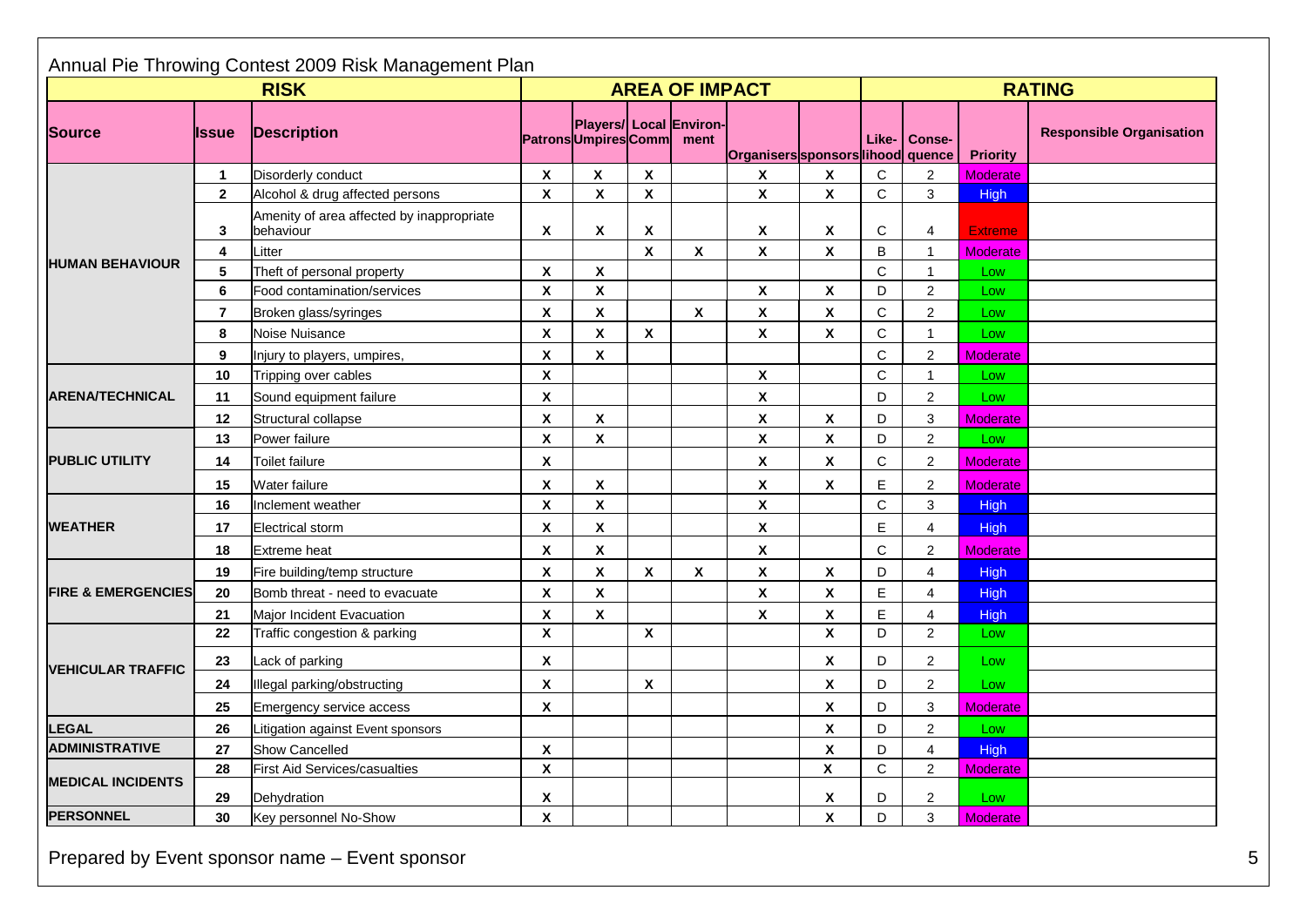| <b>PERSONNEL</b> | 31 | Annual Pie Throwing Contest 2009 Risk Management Plan<br>Contractors No-Show | $\boldsymbol{\mathsf{X}}$ |              |                    |              |                           | $\pmb{\chi}$            | $\mathsf D$ | $\mathbf{3}$   | Moderate    |  |
|------------------|----|------------------------------------------------------------------------------|---------------------------|--------------|--------------------|--------------|---------------------------|-------------------------|-------------|----------------|-------------|--|
|                  | 32 | Forced redeployment of Emergency Services                                    | $\pmb{\chi}$              |              |                    |              |                           | $\overline{\mathbf{x}}$ | $\mathsf E$ | $\mathbf{3}$   | Moderate    |  |
|                  | 33 | Overcrowding - venue general                                                 | $\pmb{\chi}$              | $\mathbf{x}$ | $\pmb{\mathsf{X}}$ | $\mathbf{x}$ | $\mathbf{x}$              | $\mathbf{x}$            | D           | $\overline{2}$ | Low         |  |
|                  | 34 | Insufficient exits                                                           | $\pmb{\chi}$              | $\mathbf{x}$ |                    | $\mathbf{x}$ | $\mathbf{x}$              | $\overline{\mathbf{X}}$ | D           | $\mathbf{3}$   | <b>High</b> |  |
|                  | 35 | Damage to reticulation                                                       |                           |              |                    |              | $\boldsymbol{\mathsf{X}}$ | $\pmb{\chi}$            | $\mathsf D$ | $\overline{2}$ | Low         |  |
|                  |    |                                                                              |                           |              |                    |              |                           |                         |             |                |             |  |
|                  |    |                                                                              |                           |              |                    |              |                           |                         |             |                |             |  |
|                  |    |                                                                              |                           |              |                    |              |                           |                         |             |                |             |  |
|                  |    |                                                                              |                           |              |                    |              |                           |                         |             |                |             |  |
|                  |    |                                                                              |                           |              |                    |              |                           |                         |             |                |             |  |
|                  |    |                                                                              |                           |              |                    |              |                           |                         |             |                |             |  |
|                  |    |                                                                              |                           |              |                    |              |                           |                         |             |                |             |  |
|                  |    |                                                                              |                           |              |                    |              |                           |                         |             |                |             |  |
|                  |    |                                                                              |                           |              |                    |              |                           |                         |             |                |             |  |
|                  |    |                                                                              |                           |              |                    |              |                           |                         |             |                |             |  |
|                  |    |                                                                              |                           |              |                    |              |                           |                         |             |                |             |  |
|                  |    |                                                                              |                           |              |                    |              |                           |                         |             |                |             |  |
|                  |    |                                                                              |                           |              |                    |              |                           |                         |             |                |             |  |
|                  |    |                                                                              |                           |              |                    |              |                           |                         |             |                |             |  |
|                  |    |                                                                              |                           |              |                    |              |                           |                         |             |                |             |  |
|                  |    |                                                                              |                           |              |                    |              |                           |                         |             |                |             |  |
|                  |    |                                                                              |                           |              |                    |              |                           |                         |             |                |             |  |
|                  |    |                                                                              |                           |              |                    |              |                           |                         |             |                |             |  |
|                  |    |                                                                              |                           |              |                    |              |                           |                         |             |                |             |  |
|                  |    |                                                                              |                           |              |                    |              |                           |                         |             |                |             |  |
|                  |    |                                                                              |                           |              |                    |              |                           |                         |             |                |             |  |
|                  |    |                                                                              |                           |              |                    |              |                           |                         |             |                |             |  |
|                  |    |                                                                              |                           |              |                    |              |                           |                         |             |                |             |  |
|                  |    |                                                                              |                           |              |                    |              |                           |                         |             |                |             |  |
|                  |    |                                                                              |                           |              |                    |              |                           |                         |             |                |             |  |
|                  |    |                                                                              |                           |              |                    |              |                           |                         |             |                |             |  |
|                  |    |                                                                              |                           |              |                    |              |                           |                         |             |                |             |  |
|                  |    |                                                                              |                           |              |                    |              |                           |                         |             |                |             |  |
|                  |    |                                                                              |                           |              |                    |              |                           |                         |             |                |             |  |
|                  |    |                                                                              |                           |              |                    |              |                           |                         |             |                |             |  |
|                  |    |                                                                              |                           |              |                    |              |                           |                         |             |                |             |  |
|                  |    |                                                                              |                           |              |                    |              |                           |                         |             |                |             |  |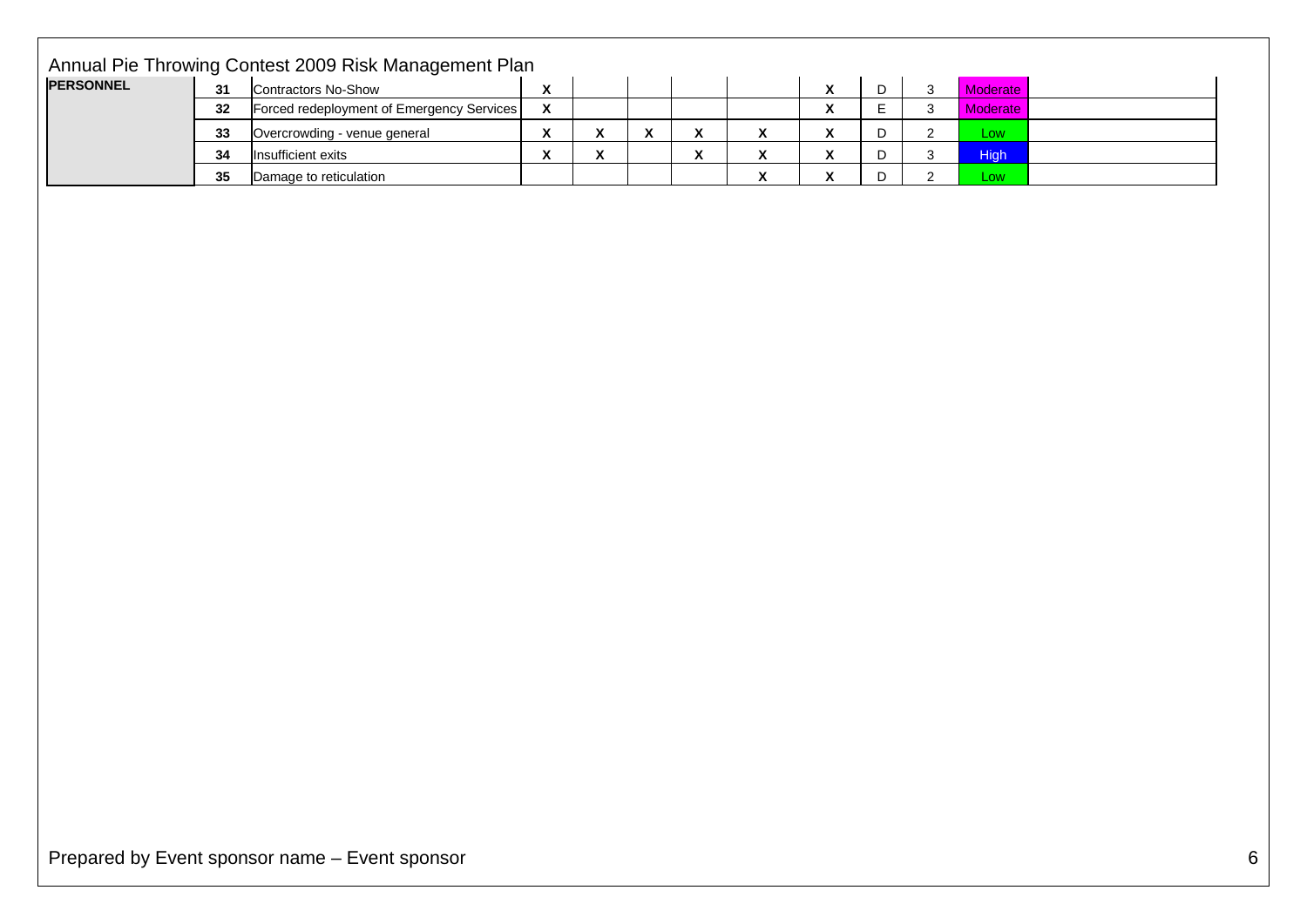| <b>ISSUE 1</b>    | <b>Disorderly conduct</b>                             |                                       |                                    |  |  |  |  |
|-------------------|-------------------------------------------------------|---------------------------------------|------------------------------------|--|--|--|--|
| <b>Initial</b>    | Likelihood - E                                        |                                       | Consequence- 2   Result - Moderate |  |  |  |  |
| <b>Assessment</b> |                                                       |                                       |                                    |  |  |  |  |
| <b>ISSUE 2</b>    | <b>Alcohol &amp; drug affected persons</b>            |                                       |                                    |  |  |  |  |
| <b>Initial</b>    | Likelihood - E                                        | <b>Consequence-2</b> Result - High    |                                    |  |  |  |  |
| <b>Assessment</b> |                                                       |                                       |                                    |  |  |  |  |
| <b>ISSUE 3</b>    | Amenity of area affected by inappropriate behaviour - |                                       |                                    |  |  |  |  |
| <b>Initial</b>    | Likelihood - E                                        | <b>Consequence-2 Result - Extreme</b> |                                    |  |  |  |  |
| <b>Assessment</b> |                                                       |                                       |                                    |  |  |  |  |

#### **Preventative Actions**

- Strategic deployment of crowd controllers/Security staff monitoring crowd
- First Aid on site
- Contact with Police
- No BYO alcohol allowed to be carried into the venue bag search and seized (return after event).
- Management of licensed outlets monitored by Police
- Non-alcoholic drinks and water available from licensed outlets
- Bar staff exercise Responsible Serving Practises

#### **Response Actions**

- Security staff and Police onsite and moving around venue
- Established contact source to Police
- Communication two-way radio contact between staff

#### **Resources Required**

- Established contact source to Police through event coordinator
- Communication -availability two-way radio / mobile phones contact list available for all staff

#### **Responsibilities**

- Security staff to monitor and intervene
- Police to attend as necessary
- Communication availability by Event sponsors
- Event owners (liquor permit owners)

#### **Monitoring**

- Event staff onsite and moving around venue
- Established contact source to Police
- Communication two-way radio contact between staff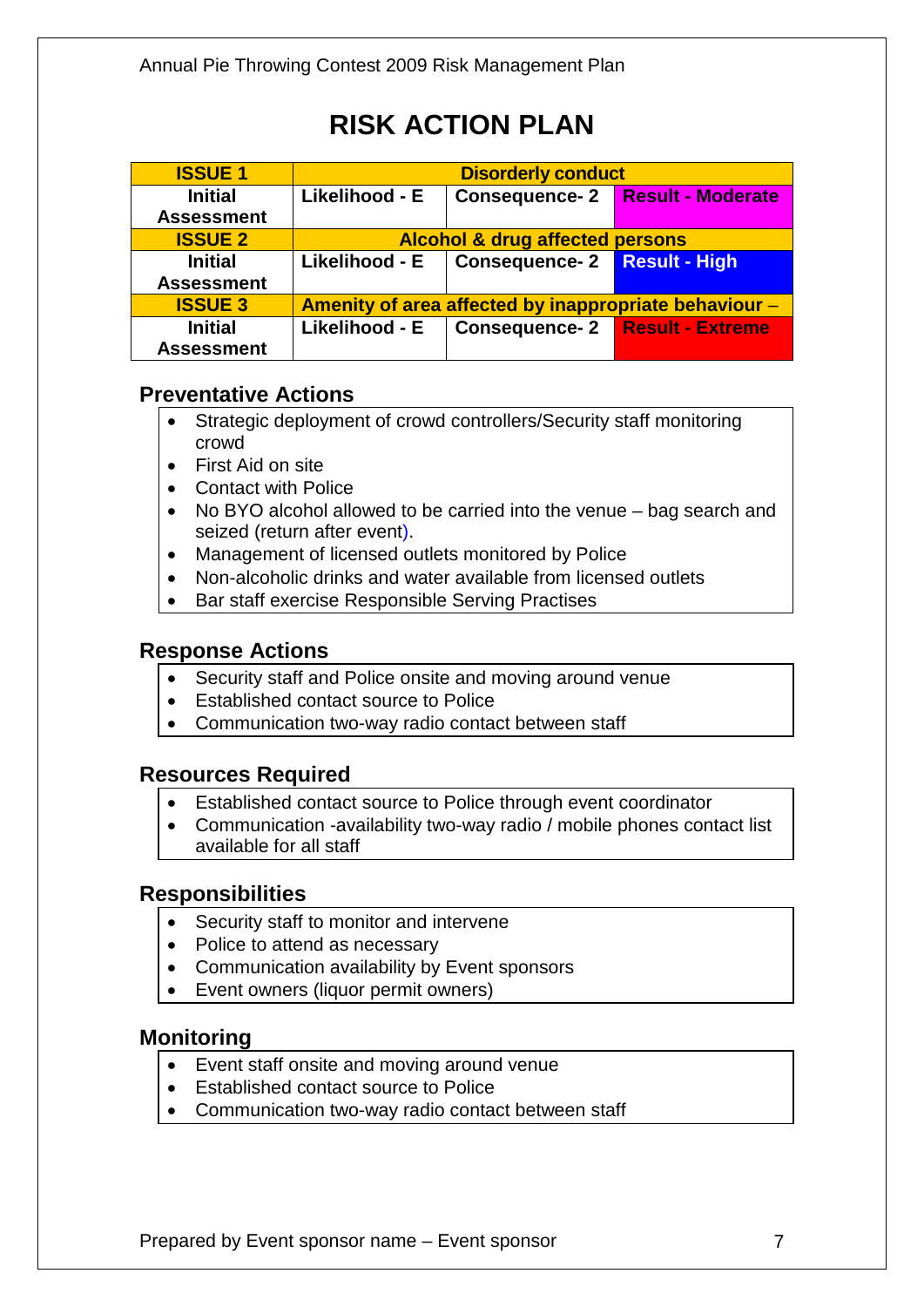| <b>ISSUE 4</b>                      | <b>LITTER</b>  |                      |                     |  |  |  |  |
|-------------------------------------|----------------|----------------------|---------------------|--|--|--|--|
| <b>Initial</b><br><b>Assessment</b> | Likelihood - B | <b>Consequence-1</b> | <b>Result - Low</b> |  |  |  |  |
| <b>Final</b><br><b>Assessment</b>   | Likelihood -   | <b>Consequence</b>   | <b>Result -</b>     |  |  |  |  |

#### **Preventative Actions**

- Event owners engaged "ground clean-up duties" staff
- Members of this group will be at the site during the event to ensure the site is clean
- Members of this group remain at the venue to complete venue clean up and leave used sulo bins in strategic location for pick up.
- 240 litre Sulo bins placed strategically around venue for patron use
- Used Sulo bins picked up by COB waste services

#### **Response Actions**

- Ground clean up stafff onsite and moving around venue
- Established contact as necessary with COB –Waste Services
- Communication two-way radio contact between staff

#### **Resources Required**

- XX 240 sulo bins provided on site by COB-Waste Services
- Ground clean-up staff engaged
- Communication two-way radio contact availability between staff

#### **Responsibilities**

- Event organisers to manage site clean up and engage ground clean up staff
- COB Waste Services provide bins on site and pick up from site
- COB provide Two-way radios

#### **Monitoring**

• Event and clean up staff onsite and assessing bin placement and any refuse build up.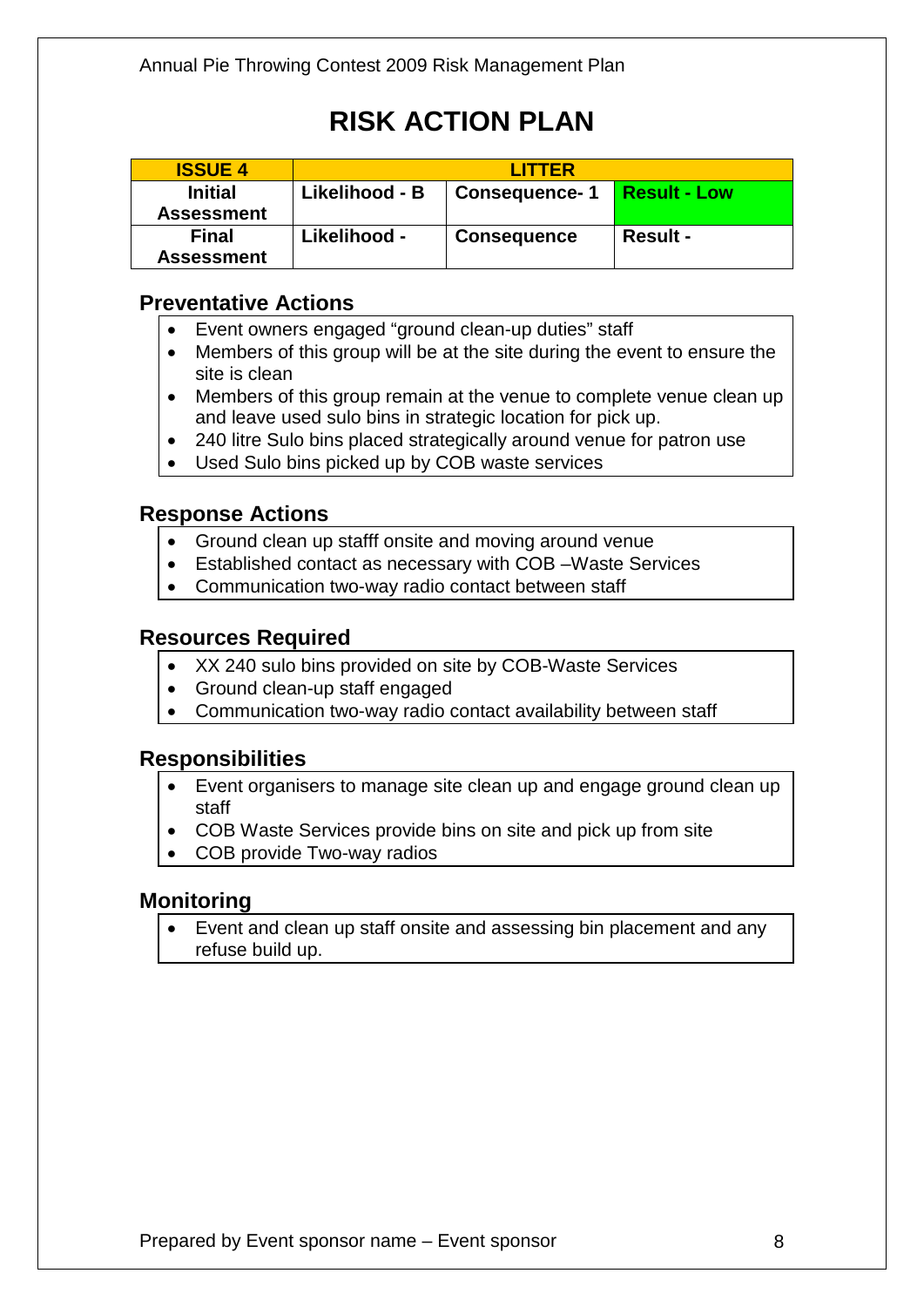| <b>ISSUE 5</b>    | <b>Theft of Personal Property</b> |                      |                     |  |  |  |  |
|-------------------|-----------------------------------|----------------------|---------------------|--|--|--|--|
| <b>Initial</b>    | Likelihood - C                    | <b>Consequence-1</b> | <b>Result - Low</b> |  |  |  |  |
| <b>Assessment</b> |                                   |                      |                     |  |  |  |  |
| <b>Final</b>      | Likelihood -                      | <b>Consequence</b>   | <b>Result -</b>     |  |  |  |  |
| <b>Assessment</b> |                                   |                      |                     |  |  |  |  |

#### **Preventative Actions**

- Security staff leading up to and during event
- Police on duty

#### **Response Actions**

• Ensure preventative actions are implemented and monitored throughout event

#### **Resources Required**

- Engagement of security staff
- Police
- Engagement of crowd controllers
- Communication two-way radio contact availability between staff

#### **Responsibilities**

- Event organisers to engage security staff and event staff
- Police
- Event sponsors provide Two-way radios

#### **Monitoring**

• Event and Police onsite and monitoring crowd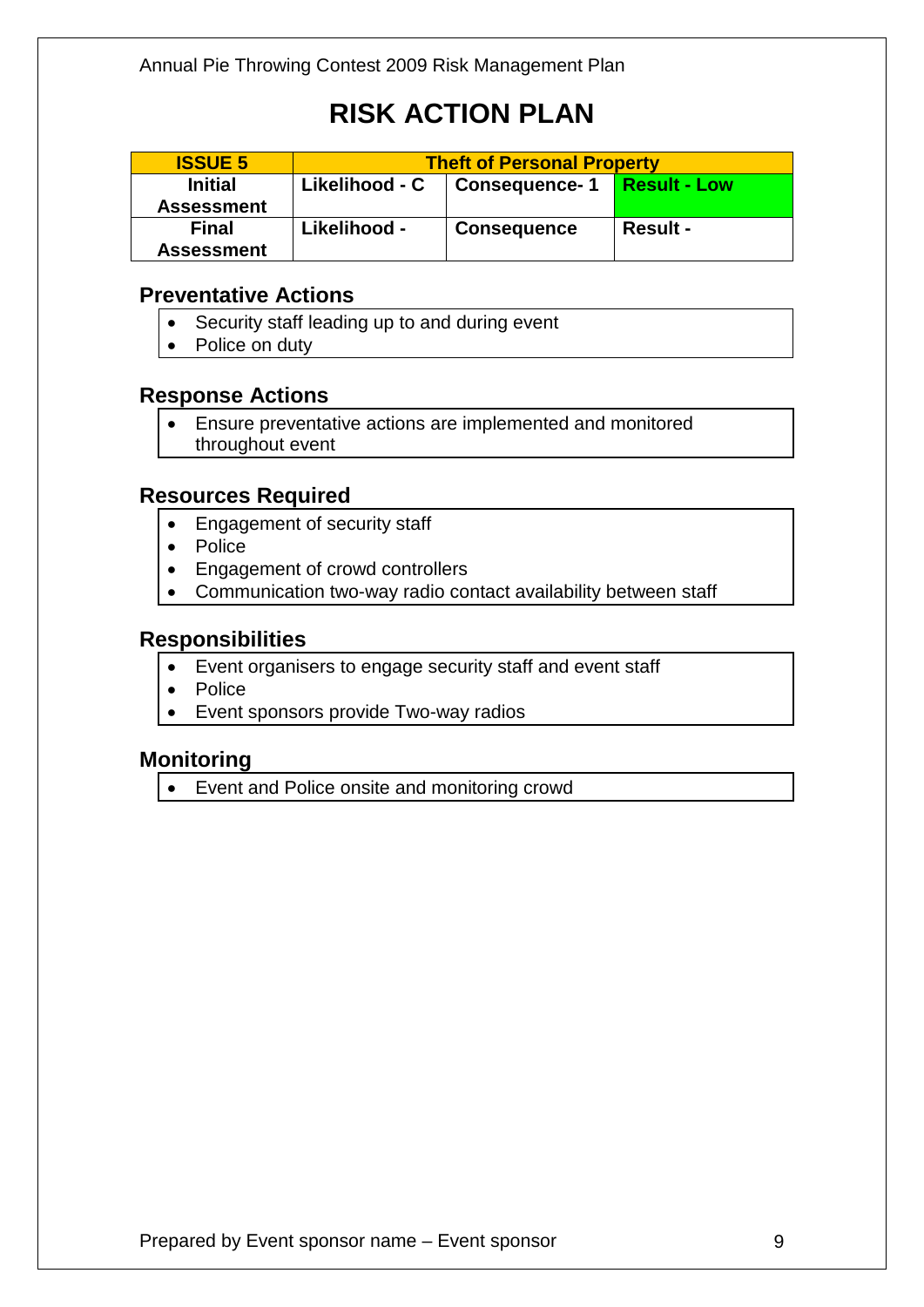| <b>ISSUE 6</b>                      | <b>Food Contamination/Service</b> |                    |                     |  |  |  |  |
|-------------------------------------|-----------------------------------|--------------------|---------------------|--|--|--|--|
| <b>Initial</b><br><b>Assessment</b> | Likelihood - D                    | Consequence- 2     | <b>Result - Low</b> |  |  |  |  |
| <b>Final</b><br><b>Assessment</b>   | Likelihood -                      | <b>Consequence</b> | <b>Result -</b>     |  |  |  |  |

#### **Preventative Actions**

- Food vendors adhere to Health Act regulations and local laws pertaining to food vending
- All catering/contractors stall holders to submit application for approval from Environmental Health Services (EHS)
- First aid in attendance

#### **Response Actions**

- Health Act regulations given to food venders
- First aid in attendance
- EHS officer on duty on the day to inspect food served on the day

#### **Resources Required**

- EHS Officer availability
- First aid in attendance
- COB EHS approvals

#### **Responsibilities**

- COB- EHS
- Events Coordinators

#### **Monitoring**

• EHS to monitor service on the day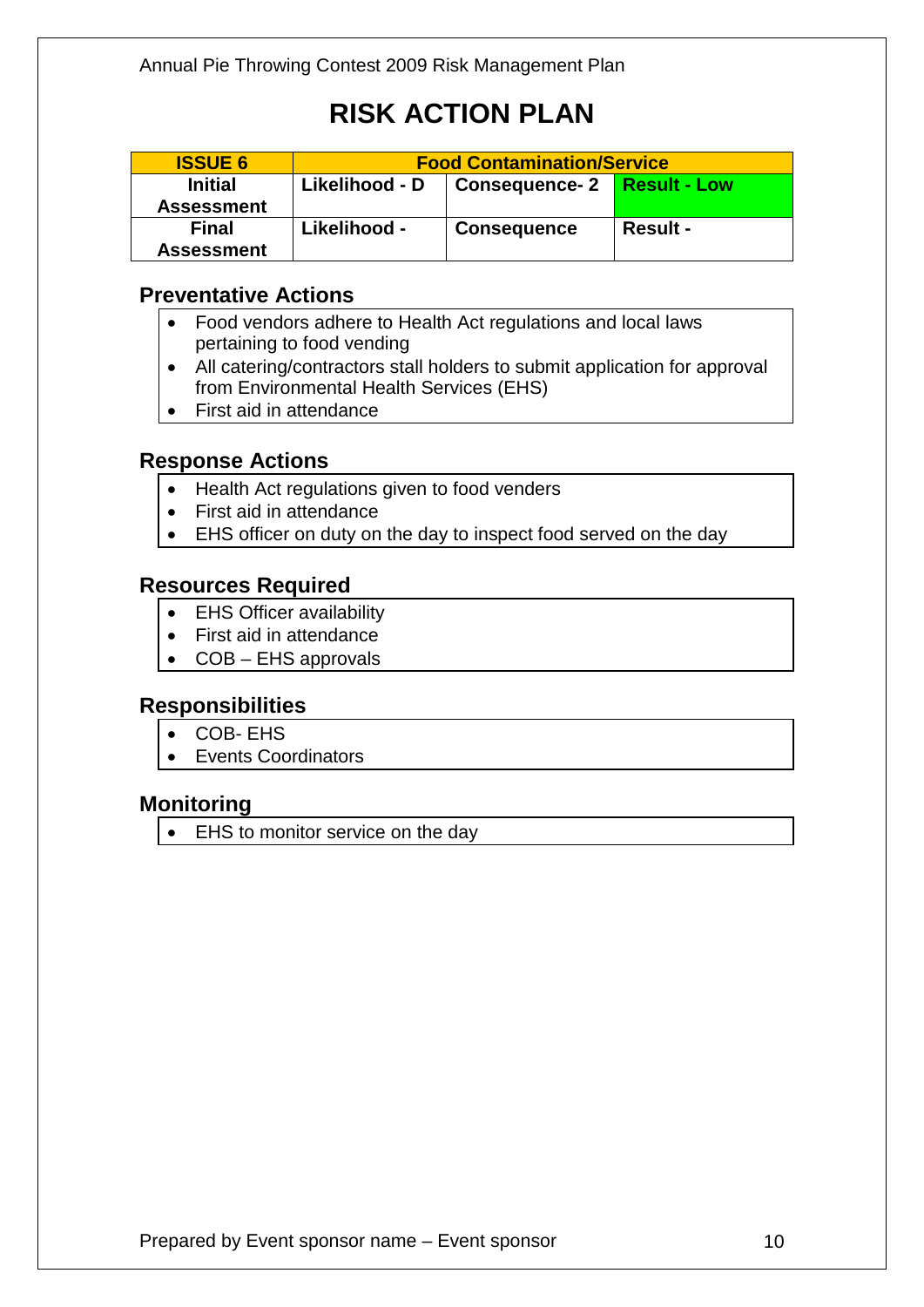| <b>ISSUE 7</b>                      | <b>Broken Glass/ Syringes</b> |                      |                          |
|-------------------------------------|-------------------------------|----------------------|--------------------------|
| <b>Initial</b><br><b>Assessment</b> | Likelihood - C                | <b>Consequence-2</b> | <b>Result - Moderate</b> |
| <b>Final</b><br><b>Assessment</b>   | Likelihood -                  | <b>Consequence</b>   | <b>Result -</b>          |

#### **Preventative Actions**

- Event staff monitoring
- First aid in attendance

#### **Response Actions**

- Event staff onsite and moving around venue
- Established contact as necessary with COB –Waste Services
- Glass containers not distributed
- Communication two-way radio contact between staff
- Sharps disposal available through COB- EM Coordinator

#### **Resources Required**

- 32 waste bins provided on site by COB-Waste Services
- Beverage providers using plastic cups
- Staff available for ground clean up after match
- Communication two-way radio contact availability between staff
- Sharps container available COB

#### **Responsibilities**

- Event organisers to manage site clean up
- COB Waste Services provide bins on site
- Event sponsors provide Two-way radios
- Event sponsors provide sharps disposal

#### **Monitoring**

• Event staff onsite and moving around venue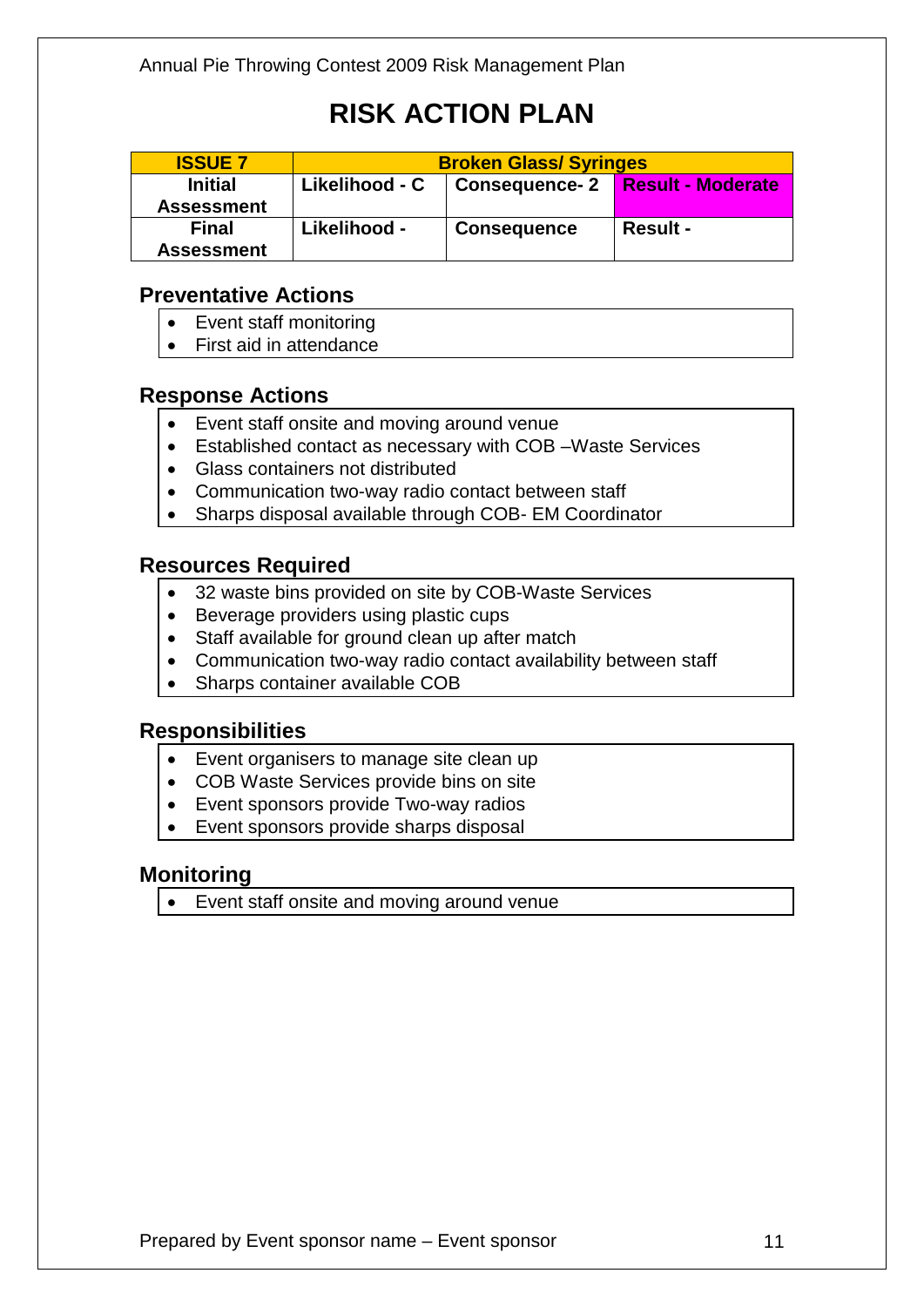| <b>ISSUE 8</b>                      | <b>Noise Nuisance</b> |                    |                     |
|-------------------------------------|-----------------------|--------------------|---------------------|
| <b>Initial</b><br><b>Assessment</b> | Likelihood - C        | Consequence- 1     | <b>Result - Low</b> |
| <b>Final</b><br><b>Assessment</b>   | Likelihood -          | <b>Consequence</b> | <b>Result -</b>     |

#### **Preventative Actions**

- Ground Announcer restricted to broadcast intermittent match comments
- Event well published for local community awareness

#### **Response Actions**

• Ensure Preventative actions implemented and monitored

#### **Resources Required**

- Ground announcer
- PA system technician

#### **Responsibilities**

• Event organisers

#### **Monitoring**

• Event staff onsite and monitoring around venue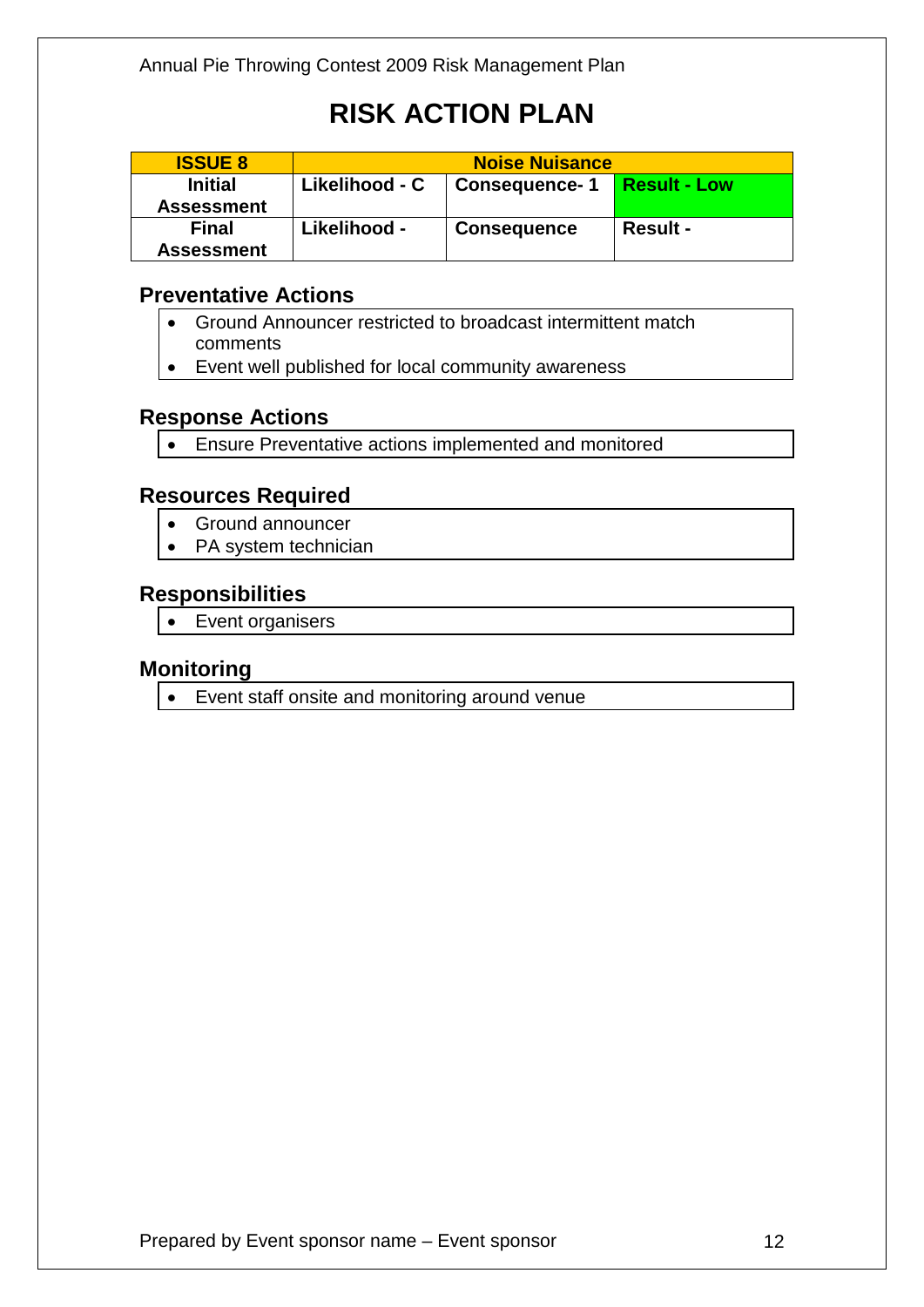| <b>ISSUE 9</b>                      | Ground Invasion- Injury to players, umpires,<br><b>spectators</b> |                      |                          |
|-------------------------------------|-------------------------------------------------------------------|----------------------|--------------------------|
| <b>Initial</b><br><b>Assessment</b> | Likelihood - C                                                    | <b>Consequence-2</b> | <b>Result - Moderate</b> |
| <b>Final</b><br><b>Assessment</b>   | Likelihood -                                                      | <b>Consequence</b>   | <b>Result -</b>          |

#### **Preventative Actions**

- Ground announcer inform patrons to stay off playing surface
- Ground officials. Staff, crowd controllers, Police on-hand to prevent invasion
- Perimeter fence in place to provide boundaries

#### **Response Actions**

- Communication two-way radio contact between staff
- Preventative actions implemented throughout day
- Ground announcer briefed on obligations

#### **Resources Required**

- Ground announcer
- Crowd controllers, staff, Police
- Communication two-way radio contact availability between staff

#### **Responsibilities**

- Event organisers to ensure all actions undertaken
- Police.
- Event sponsors provide Two-way radios

#### **Monitoring**

• Event staff onsite and moving around venue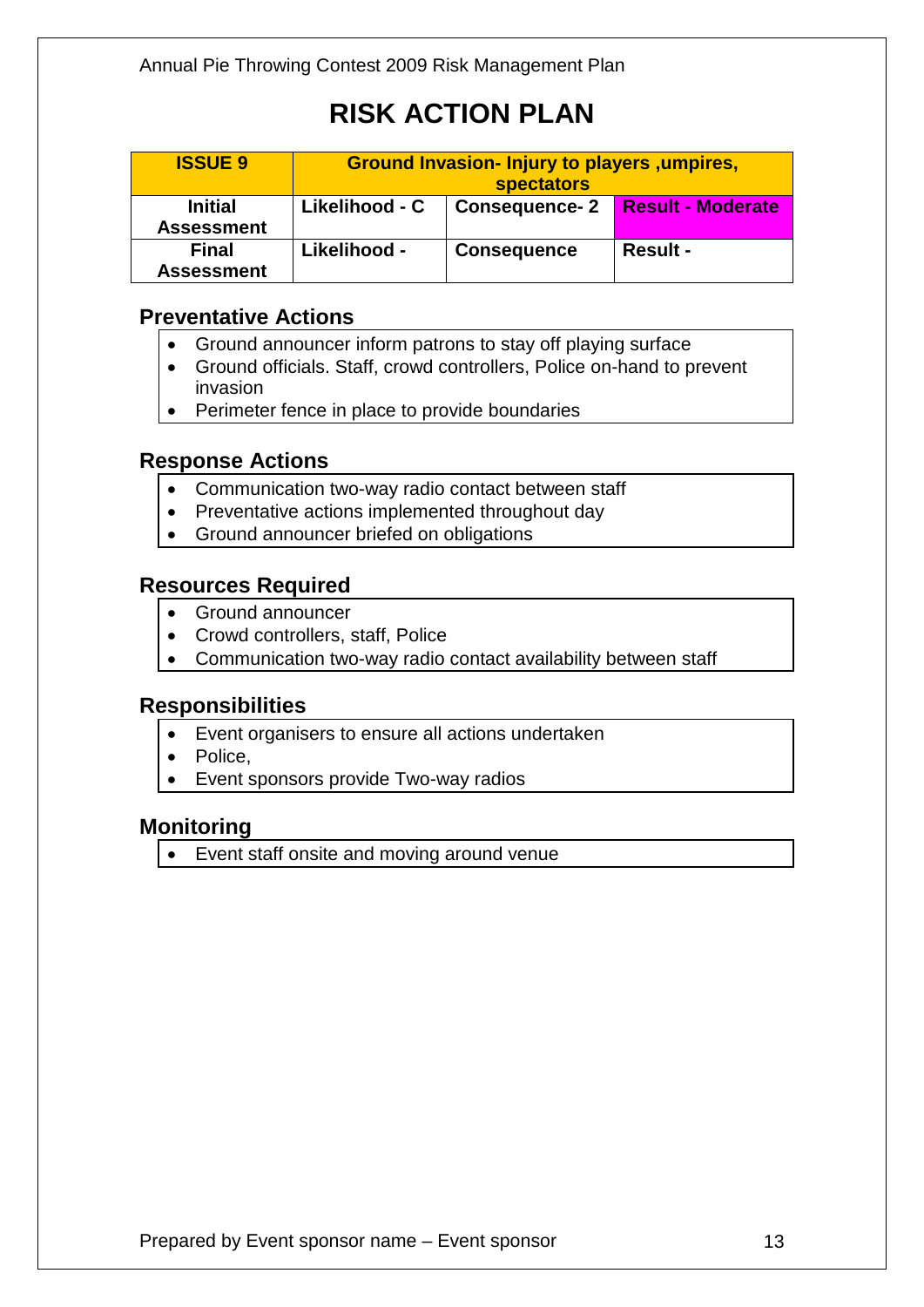| <b>ISSUE 10</b>                     | <b>Trip Hazards</b> |                      |                     |
|-------------------------------------|---------------------|----------------------|---------------------|
| <b>Initial</b><br><b>Assessment</b> | Likelihood - C      | <b>Consequence-1</b> | <b>Result - Low</b> |
| <b>Final</b><br><b>Assessment</b>   | Likelihood -        | <b>Consequence</b>   | <b>Result -</b>     |

#### **Preventative Actions**

- Event staff monitoring
- First aid in attendance
- Cable covers to be used where necessary
- Full site inspection before opening

#### **Response Actions**

- Event staff to implement Preventative actions as necessary monitor and appraise throughout the day
- First aid in attendance

#### **Resources Required**

- Event staff
- First aid in attendance
- Cable covers as required

#### **Responsibilities**

- Event organisers to ensure all actions undertaken
- Technicians
- Event sponsors provide Two-way radios

#### **Monitoring**

• Event staff onsite and moving around venue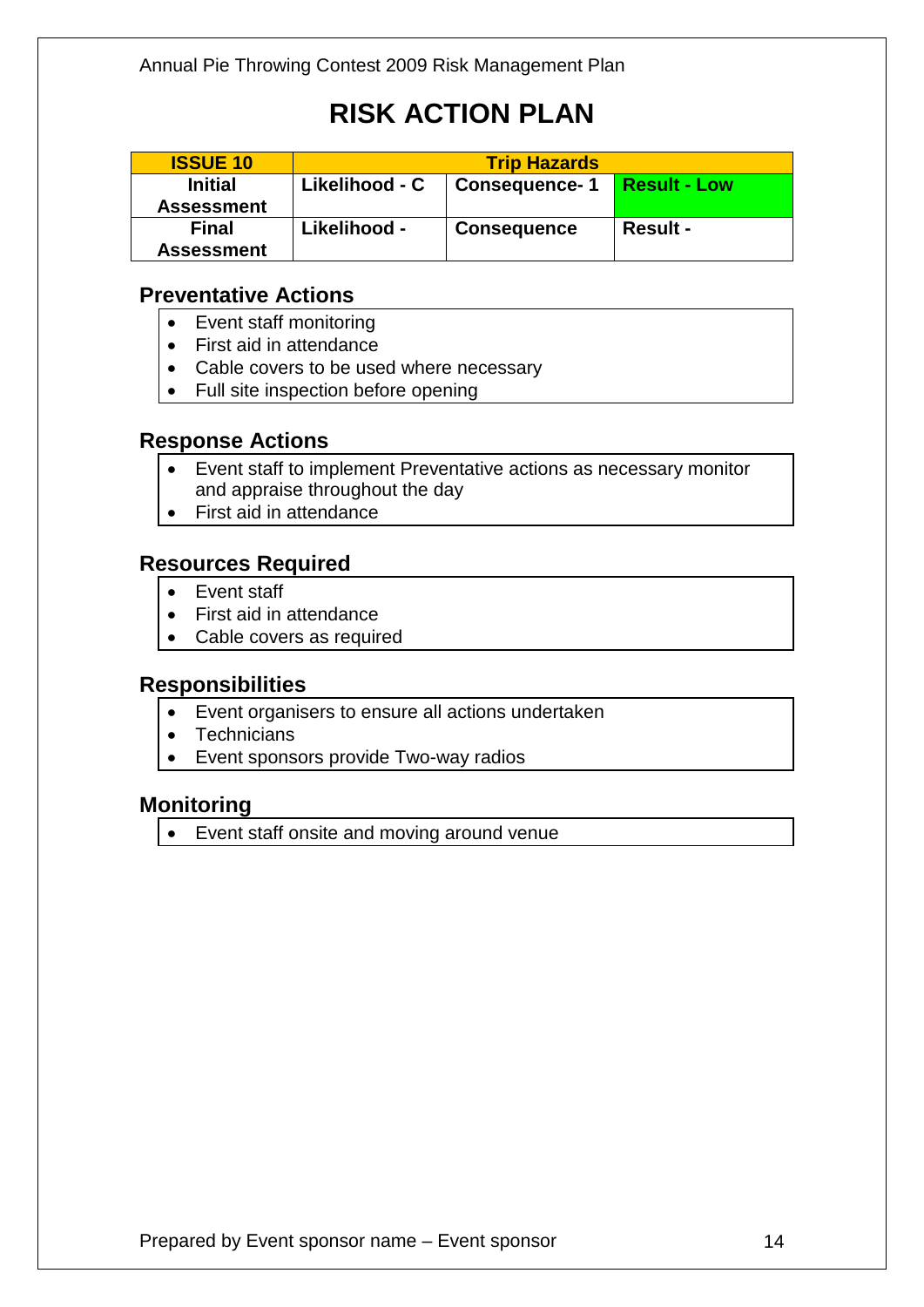| <b>ISSUE 11</b>                     | <b>Sound Equipment Failure</b> |                    |                 |
|-------------------------------------|--------------------------------|--------------------|-----------------|
| <b>Initial</b><br><b>Assessment</b> | Likelihood - D                 |                    |                 |
| <b>Final</b><br><b>Assessment</b>   | Likelihood -                   | <b>Consequence</b> | <b>Result -</b> |

#### **Preventative Actions**

- Event staff monitoring thought the day
- Sound technicians fully test system and provide back up service

#### **Response Actions**

- Event staff to implement Preventative actions as necessary monitor and appraise throughout the day
- Technicians on hand throughout day

#### **Resources Required**

- Event staff
- Sound technicians

#### **Responsibilities**

- Event organisers to ensure all actions undertaken
- **Technicians**

#### **Monitoring**

• Event staff and technicians onsite and monitoring sound quality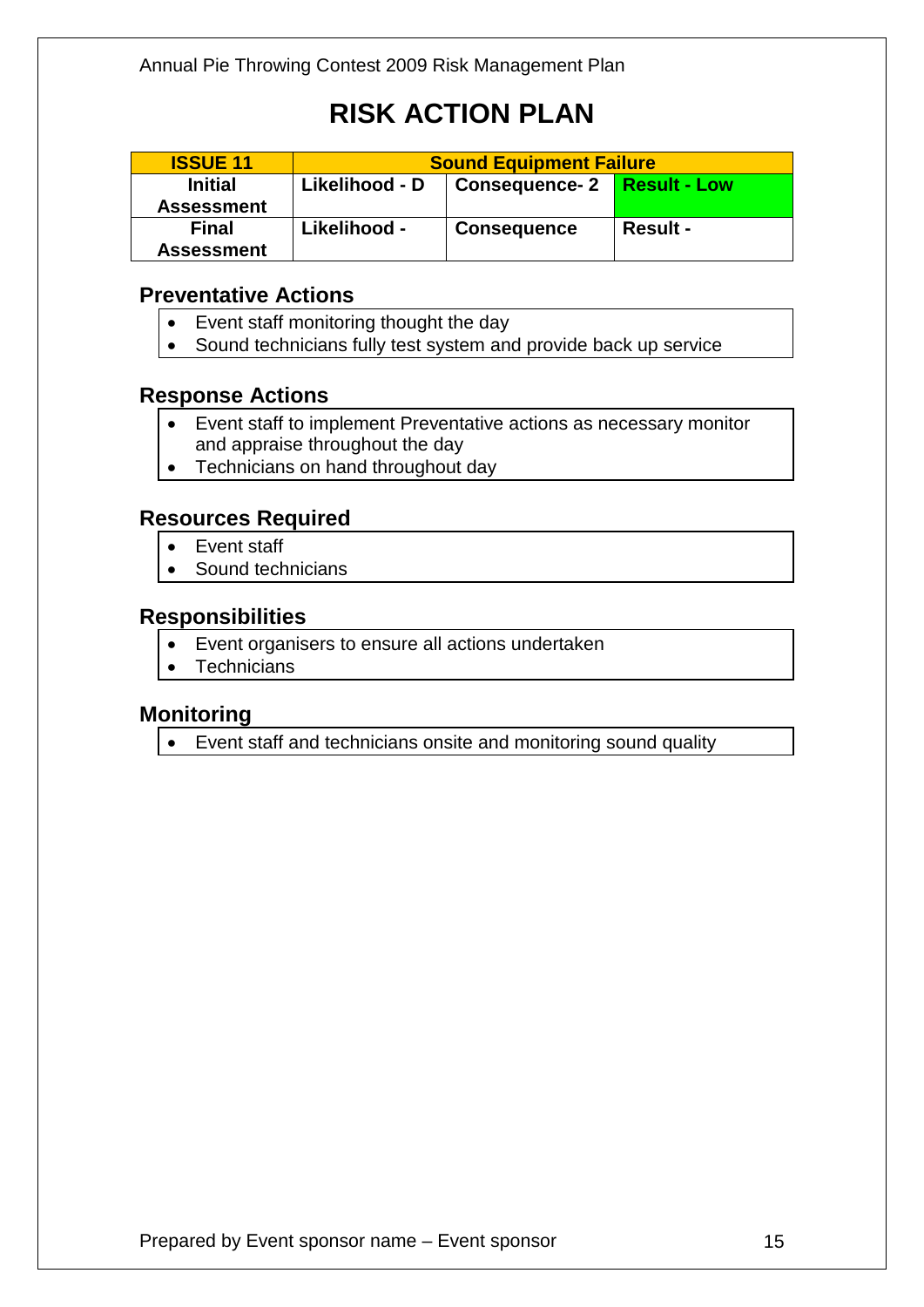| <b>ISSUE 12</b>   | <b>Structural Collapse</b> |                      |                      |
|-------------------|----------------------------|----------------------|----------------------|
| <b>Initial</b>    | Likelihood - D             | <b>Consequence-3</b> | <b>Result - High</b> |
| <b>Assessment</b> |                            |                      |                      |
| <b>Final</b>      | Likelihood -               | <b>Consequence</b>   | <b>Result -</b>      |
| <b>Assessment</b> |                            |                      |                      |

#### **Preventative Actions**

- Marquees erected by licensed experienced contractor
- First aid in attendance
- Full site inspection before opening

#### **Response Actions**

- Event staff monitoring
- First aid in attendance
- Service call phone numbers of contractors available for urgent matters

#### **Resources Required**

- Event staff to implement Preventative actions as necessary monitor and appraise throughout the day
- Contractors phone numbers available on hand throughout day

#### **Responsibilities**

- Event organisers to ensure all actions undertaken
- Erection contractors

#### **Monitoring**

• Event staff onsite and monitoring around venue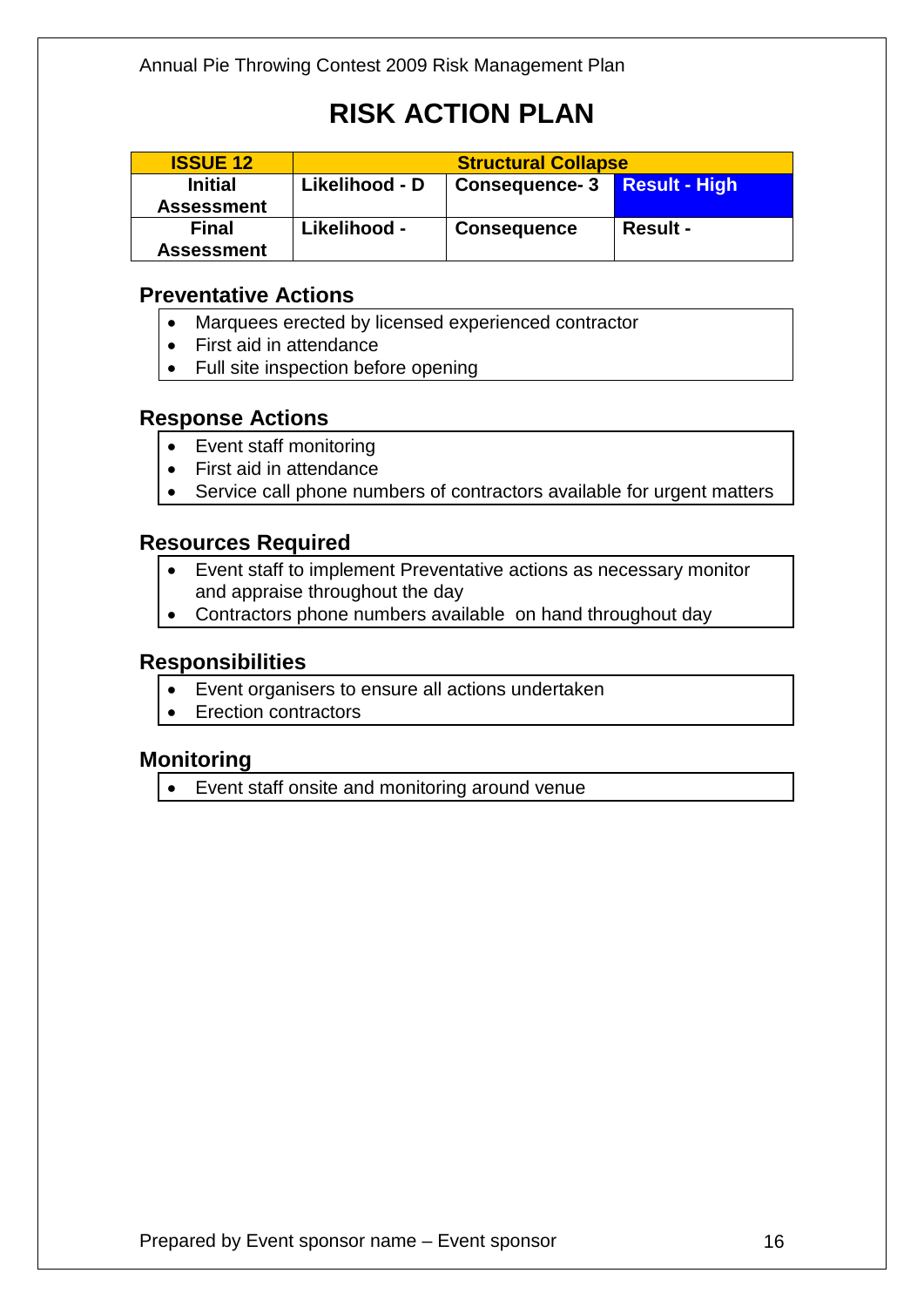| <b>ISSUE 13</b>   | <b>Power Failure</b> |                      |                     |
|-------------------|----------------------|----------------------|---------------------|
| <b>Initial</b>    | Likelihood - D       | <b>Consequence-2</b> | <b>Result - Low</b> |
| <b>Assessment</b> |                      |                      |                     |
| <b>Final</b>      | Likelihood -         | <b>Consequence</b>   | <b>Result -</b>     |
| <b>Assessment</b> |                      |                      |                     |

#### **Preventative Actions**

- Event staff monitoring
- Back-up generators on site
- Certified safe tagged electrical leads
- Electrical contractor details available

#### **Response Actions**

- Event staff monitor and action back up power
- Portable generator on-site (ready for operation)

#### **Resources Required**

- Electrical contractors phone numbers available
- Generators on site
- Communication two-way radio contact availability between staff

#### **Responsibilities**

- Event organisers implement preventative strategies
- Event staff

#### **Monitoring**

• Event staff onsite and monitoring at venue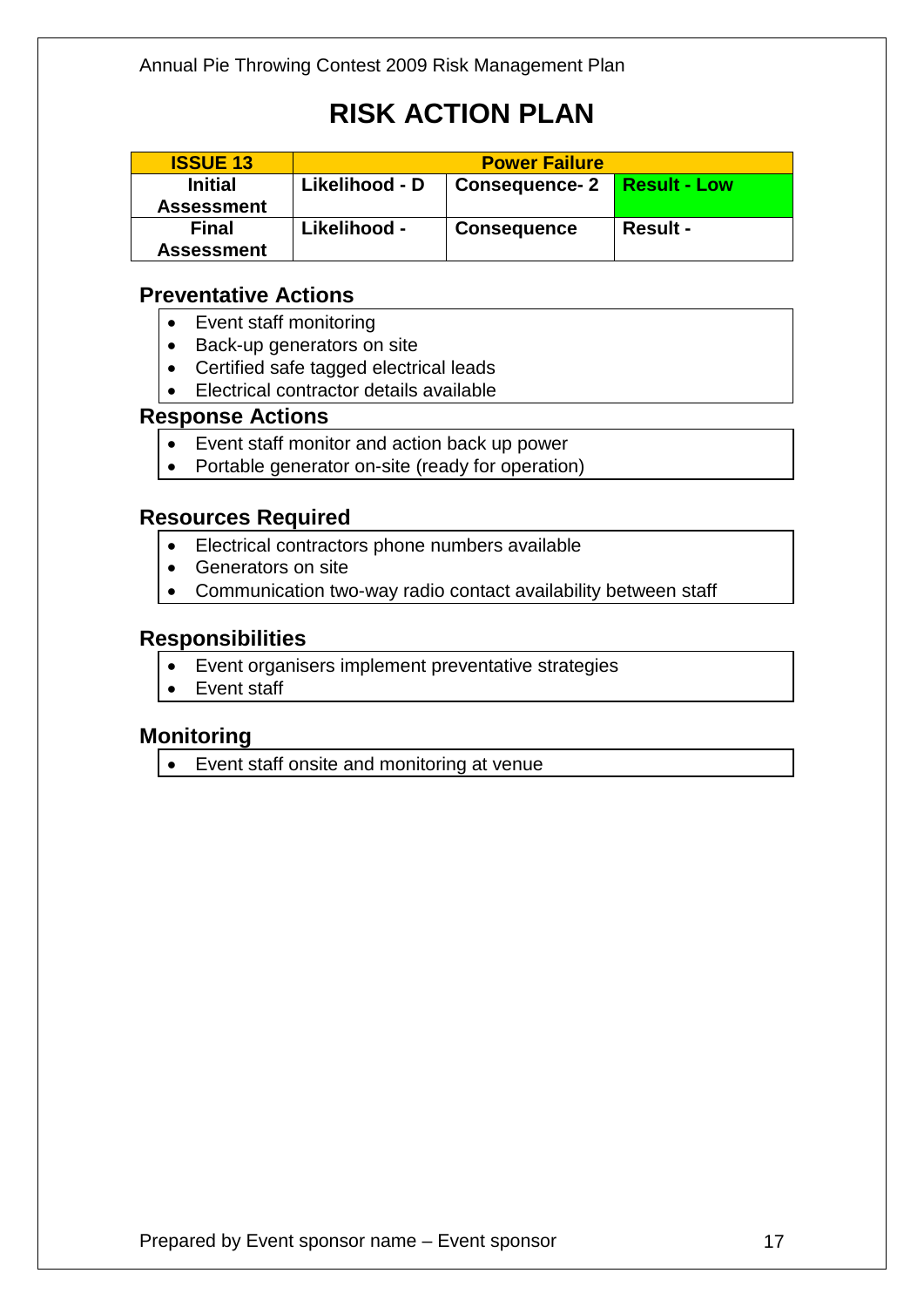| <b>ISSUE 14</b>                     | <b>Toilet Failure</b> |                      |                     |
|-------------------------------------|-----------------------|----------------------|---------------------|
| <b>Initial</b><br><b>Assessment</b> | Likelihood - D        | <b>Consequence-2</b> | <b>Result - Low</b> |
| <b>Final</b><br><b>Assessment</b>   | Likelihood -          | <b>Consequence</b>   | <b>Result -</b>     |

#### **Preventative Actions**

- Event staff monitoring
- Test and inspect all facilities before event
- Toilets and had basins checked regularly throughout event by event staff
- Toilets stocked and cleaned before event
- Provision of adequate waste paper bins in facility
- Signage erected directing patrons to facilities

#### **Response Actions**

- Event staff implement preventative actions
- Event staff to ensure pre cleaning
- Event staff toilet restocking and cleaning throughout the day
- Hire toilets after hour phone numbers
- Communication two-way radio contact between staff

#### **Resources Required**

- Plumbing maintenance contractors phone numbers available
- Event staff to monitor throughout the day
- Adequate supplies of replacement toilet expendables

#### **Responsibilities**

- Event organisers to engage staff to monitor and conduct servicing and restocking
- Event staff ensure toilets cleaned and ready

#### **Monitoring**

• Event staff onsite and inspecting facilities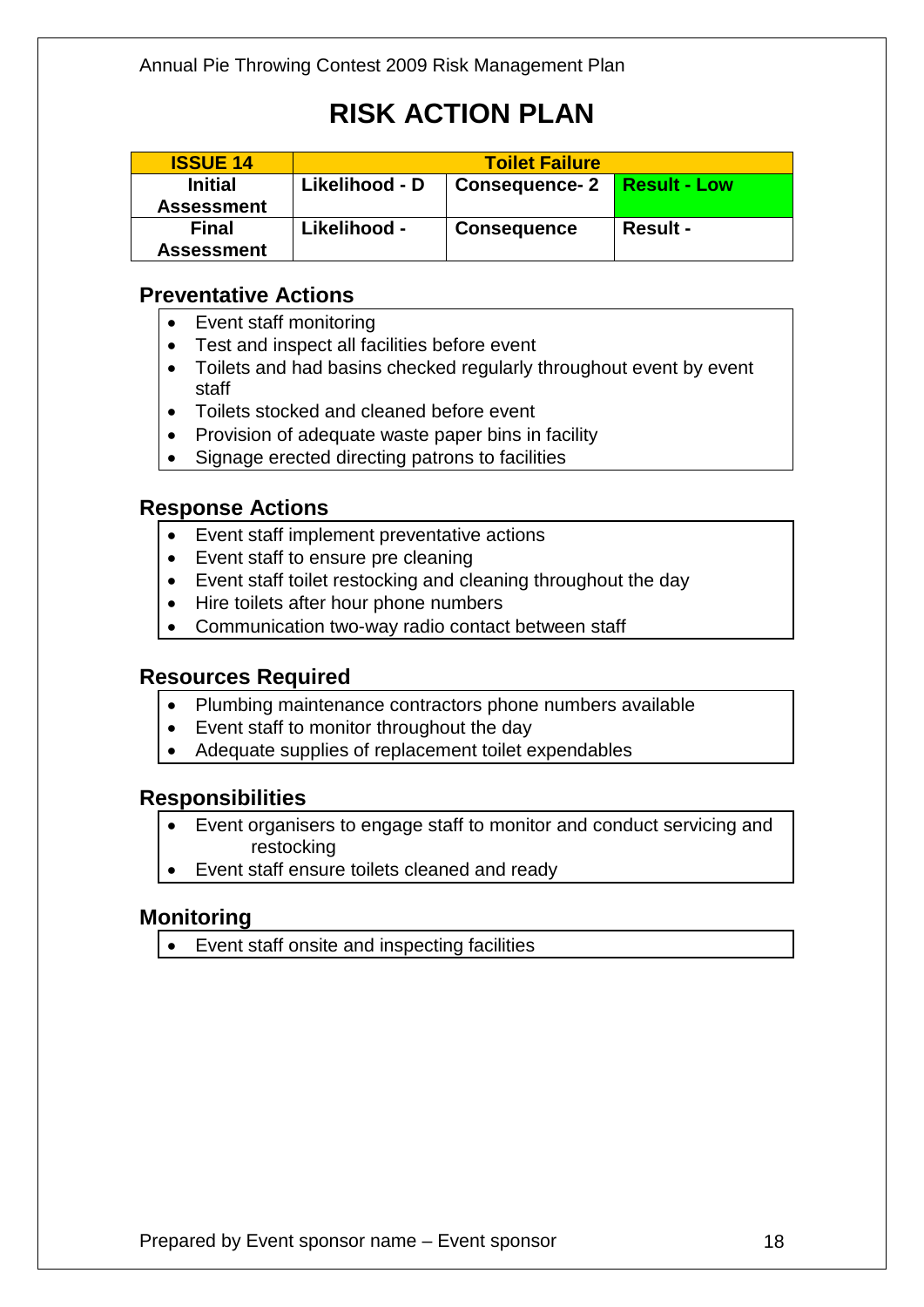| <b>ISSUE 15</b>   | <b>Water Failure</b> |                    |                     |
|-------------------|----------------------|--------------------|---------------------|
| <b>Initial</b>    | Likelihood - E       | Consequence- 1     | <b>Result - Low</b> |
| <b>Assessment</b> |                      |                    |                     |
| <b>Final</b>      | Likelihood -         | <b>Consequence</b> | <b>Result -</b>     |
| <b>Assessment</b> |                      |                    |                     |

#### **Preventative Actions**

- Event staff monitoring
- Back up water containers on stand-bye
- Full site inspection before opening

#### **Response Actions**

• Event staff to implement Preventative actions as necessary monitor and appraise throughout the day

#### **Resources Required**

- Event staff
- Adequate drinking water available from vendors

#### **Responsibilities**

- Event organisers to ensure all actions undertaken
- Event staff

#### **Monitoring**

• Event staff onsite and monitoring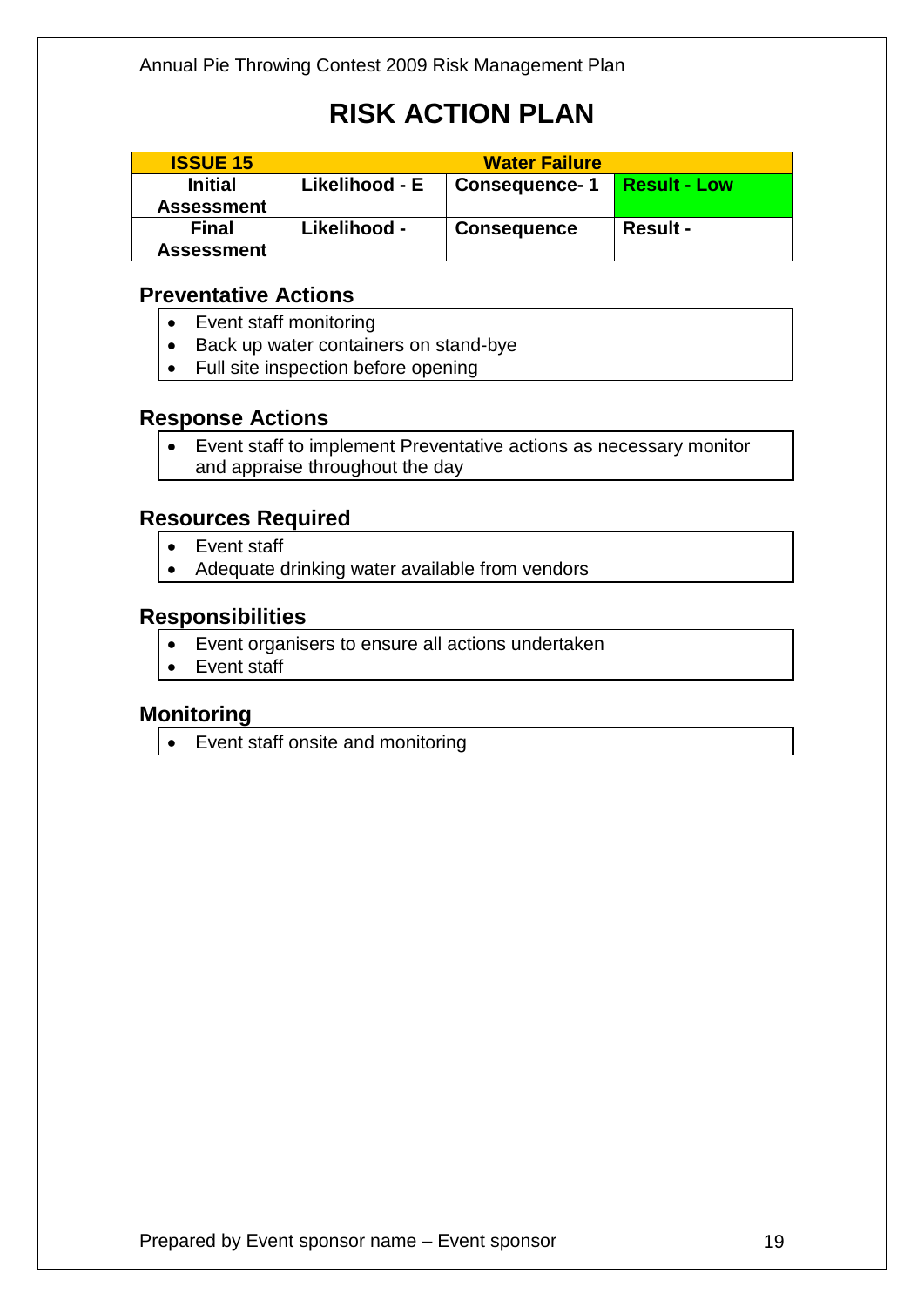| <b>ISSUE 16, 17, 18</b> | <b>Inclement Weather /Electrical Storm /Extreme Heat</b> |                                |                 |
|-------------------------|----------------------------------------------------------|--------------------------------|-----------------|
| <b>Initial</b>          | Likelihood - C                                           | Consequence- 3   Result - High |                 |
| <b>Assessment</b>       |                                                          |                                |                 |
| <b>Final</b>            | Likelihood -                                             | <b>Consequence</b>             | <b>Result -</b> |
| <b>Assessment</b>       |                                                          |                                |                 |

#### **Preventative Actions**

- Event coordinators monitoring at event
- Umpires to assess weather conditions for a safe playing environment
- Match abandonment if lightning at dangerous levels
- Temporary structures certified to withstand high winds/storm
- Long range weather forecast
- Assess shade and shelter before event
- Cancellation of event announced over PA
- First aid in attendance
- Supply of adequate drinking water on site around ground
- Sunscreen lotion available on site

#### **Response Actions**

- Event coordinators to monitor
- First aid in attendance
- PA system in action
- Sunscreen lotion available on site
- Adequate shelter and shade on site
- Supply of adequate drinking water on site

#### **Resources Required**

- Long range and up to date weather forecasts
- First aid in attendance
- PA system in place
- Adequate shade accessed
- Sun screen stations (Cancer Council)?

#### **Responsibilities**

- Event organisers to ensure all actions undertaken
- Match umpires
- Structure contractors

#### **Monitoring**

• Event staff umpires and coordinators onsite and monitoring event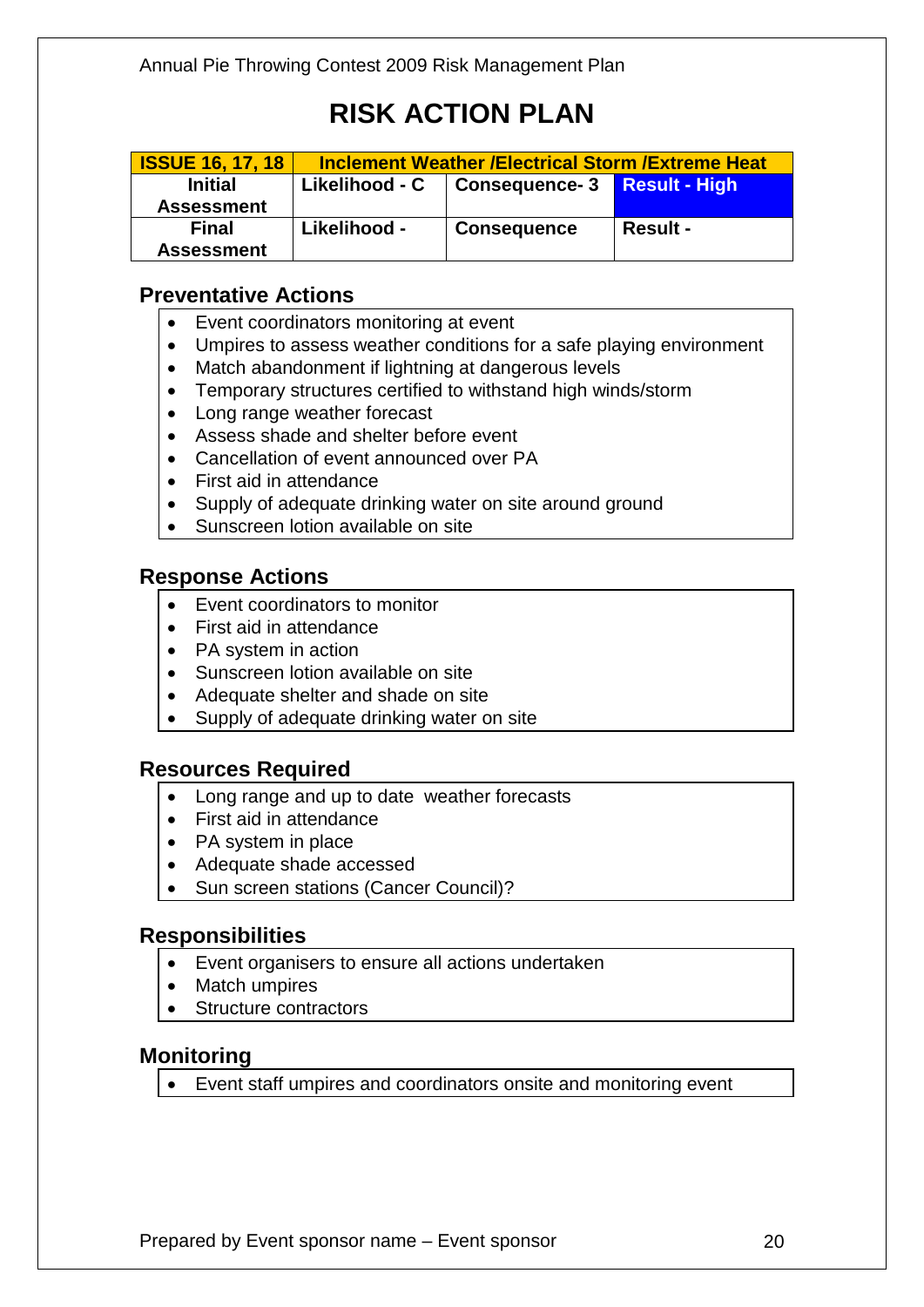| <b>ISSUE 19</b>                     | <b>Fire Building/Tempory Structure</b> |                                |                 |
|-------------------------------------|----------------------------------------|--------------------------------|-----------------|
| <b>Initial</b><br><b>Assessment</b> | Likelihood - D                         | Consequence- 4   Result - High |                 |
| <b>Final</b><br><b>Assessment</b>   | Likelihood -                           | <b>Consequence</b>             | <b>Result -</b> |

#### **Preventative Actions**

- Event staff on site
- Emergency Coordinator (EC) on site
- Fire extinguishes location and availability checked
- Contact details of emergency services retained by EC
- Evac Plan in place and staff briefed

#### **Response Actions**

- Event staff and EC to monitor
- Fire extinguishes identified
- All ES contacts readily available
- Evac Plan available
- Two way radio communication between EC and staff

#### **Resources Required**

- Mobile phone contact to emergency services
- Two-way radios f

#### **Responsibilities**

- EC
- Event Coordinators to check availability of extinguishers
- Event staff all briefed on evacuation

#### **Monitoring**

• Event staff onsite and moving around venue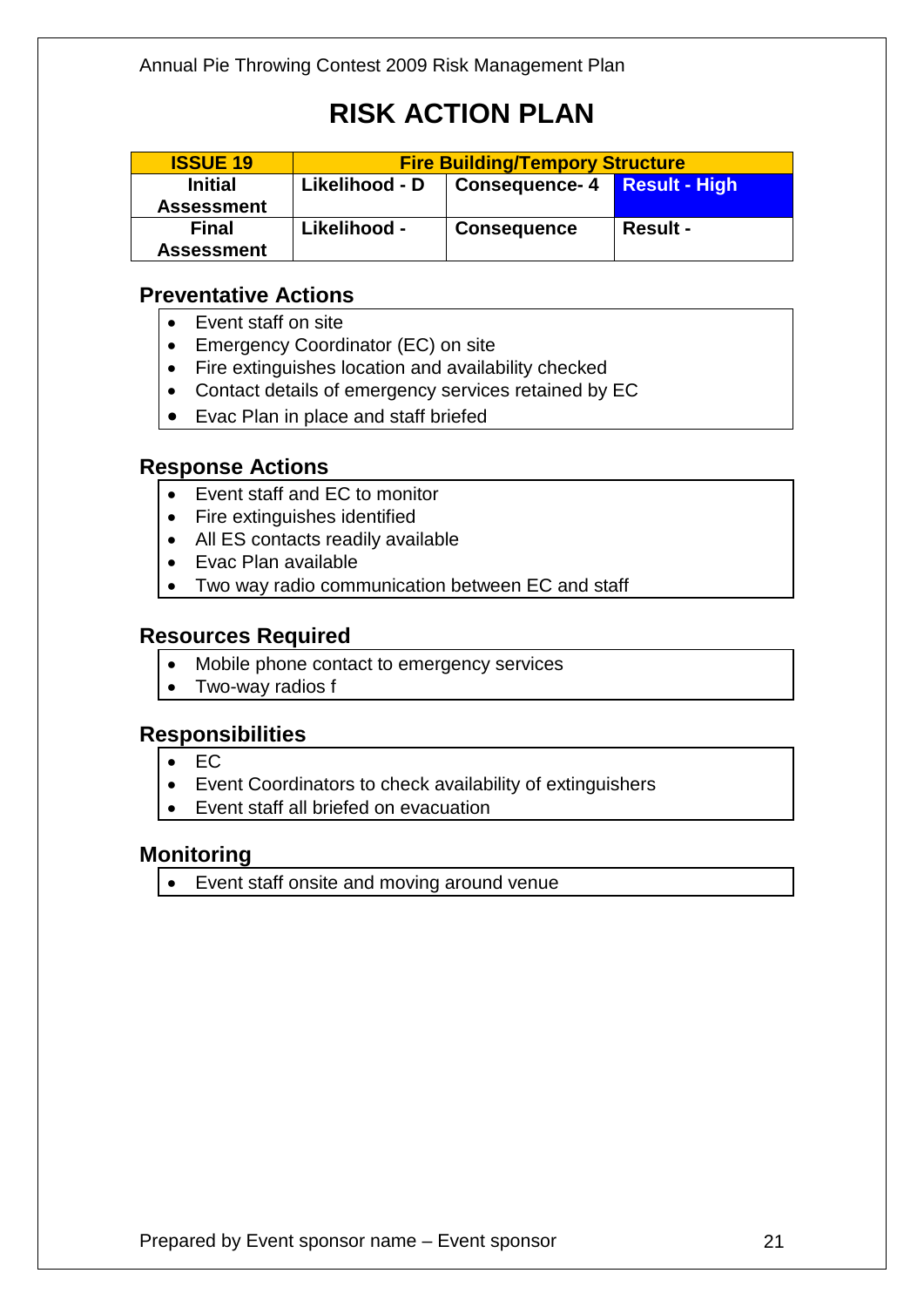| <b>ISSUE 20, 21</b> | <b>Bomb Threat - Evacuate/ Major Incident Evacuation</b> |                                |                 |
|---------------------|----------------------------------------------------------|--------------------------------|-----------------|
| <b>Initial</b>      | Likelihood - D                                           | Consequence- 4   Result - High |                 |
| <b>Assessment</b>   |                                                          |                                |                 |
| <b>Final</b>        | Likelihood -                                             | <b>Consequence</b>             | <b>Result -</b> |
| <b>Assessment</b>   |                                                          |                                |                 |

#### **Preventative Actions**

- Emergency evacuation plan provided
- Emergency exits opened and identified
- Adequate event staff to effect evacuation
- PA announcements advising patrons of evac procedure
- Brief Ground Announcer on evac. announcements
- Pre-event briefing of all Evac Teams and staff

#### **Response Actions**

- Event staff and EC to monitor
- Announcement of evac. by ground announcer
- Fire extinguishes identified
- All Emergency Services contacts readily available
- Evac Plan enacted
- Two way radio communication between EC and staff

#### **Resources Required**

- Mobile phone contact to emergency services
- Two-way radios f

#### **Responsibilities**

- EC to provide briefing
- Event Coordinators to ensure adequate staff to perform evac. roles
- Event staff all briefed on evacuation

#### **Monitoring**

• Event staff and EC onsite and moving around venue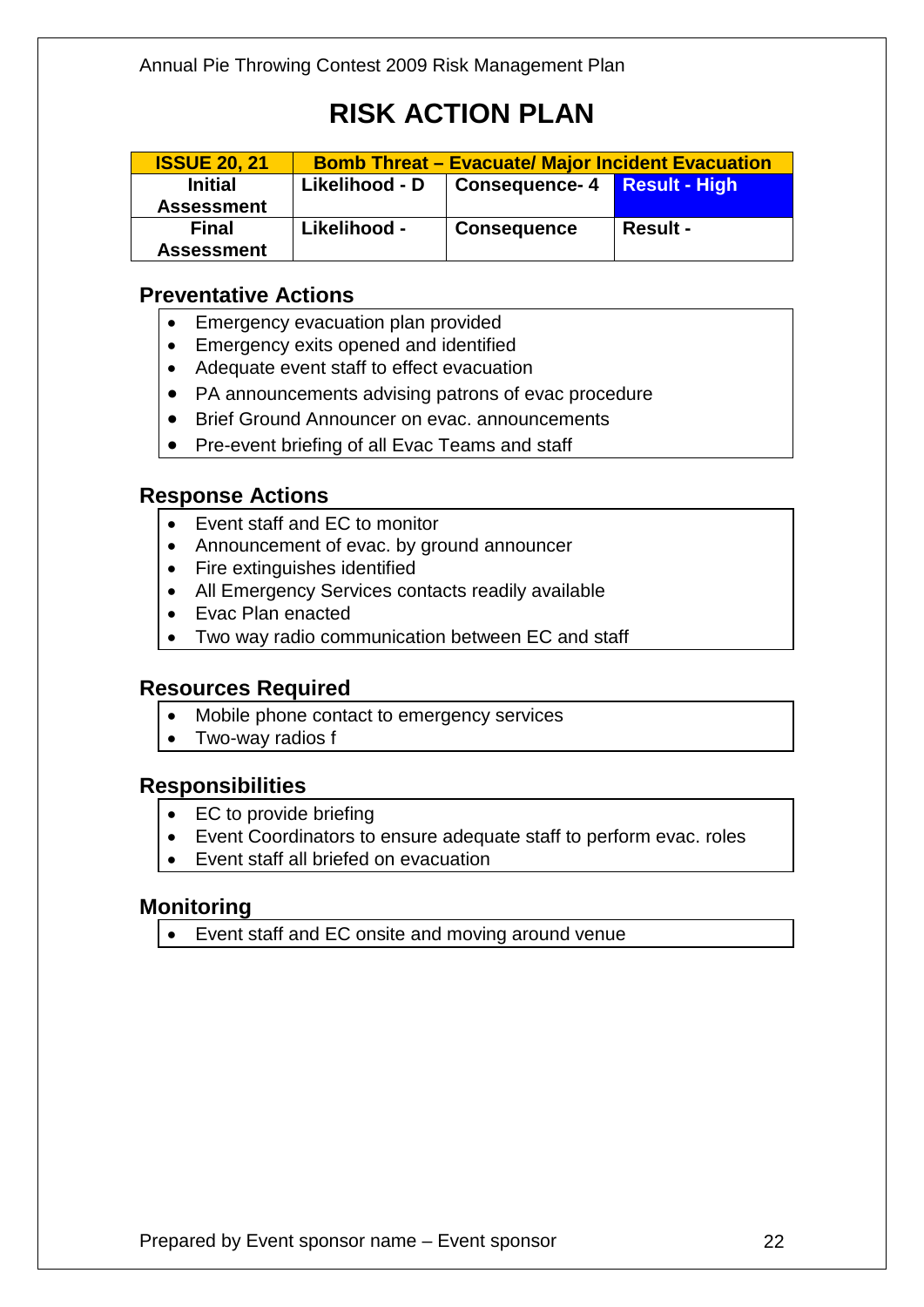| <b>ISSUE 22, 23,</b><br>24, 25 | <b>Traffic Congestion and parking, Lack of Parking,</b><br><b>Illegal parking/obstructions, Emergency Service</b><br><b>Access</b> |                      |                     |
|--------------------------------|------------------------------------------------------------------------------------------------------------------------------------|----------------------|---------------------|
| <b>Initial</b>                 | Likelihood - D                                                                                                                     | <b>Consequence-2</b> | <b>Result - Low</b> |
| <b>Assessment</b>              |                                                                                                                                    |                      |                     |
| <b>Final</b>                   | Likelihood -                                                                                                                       | <b>Consequence</b>   | <b>Result -</b>     |
| <b>Assessment</b>              |                                                                                                                                    |                      |                     |

#### **Preventative Actions**

- Parking attendants monitoring of all parking and traffic movement
- Police assistance where necessary
- Available road signage and trained staff to direct traffic and parking
- Contact availability with Emergency services
- Traffic Management Plan for Halsey Street road closure
- Crosswalk attendant for pedestrian traffic on Blair Street

#### **Response Actions**

- Event staff (road closure)
- Event sponsors Event staff including traffic controllers
- Road signage trailer available
- Communications available by 2-way radio and mobile phone

#### **Resources Required**

- Mobile phone contact to emergency services
- Two-way radios
- Road signage trailer on site
- Police available to respond

#### **Responsibilities**

- Event Coordinators
- Event staff all briefed on parking requirements

#### **Monitoring**

• Event staff onsite and offsite moving around and within venue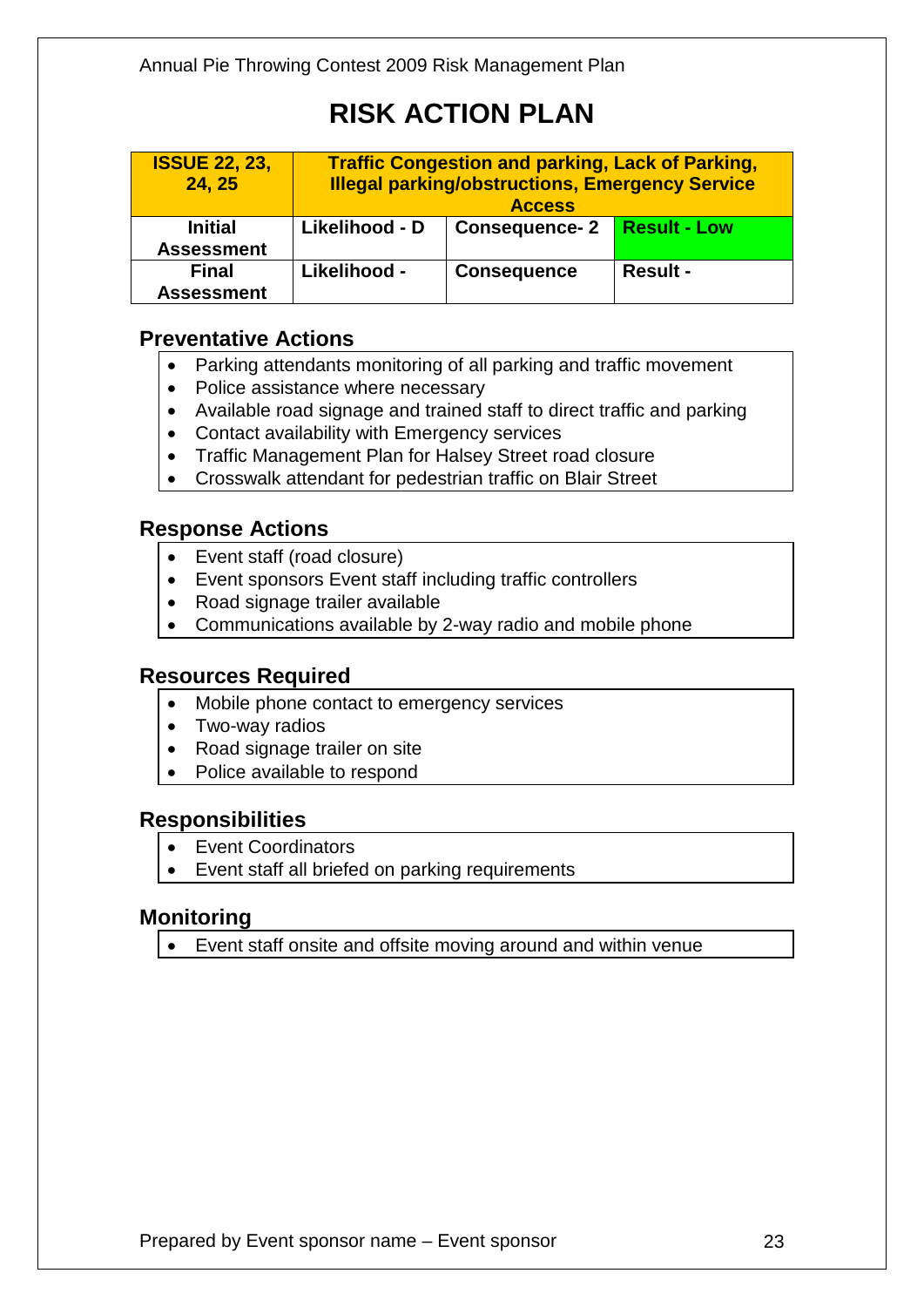| <b>ISSUE 26</b>                     | <b>Litigation against Event sponsors</b> |                      |                     |
|-------------------------------------|------------------------------------------|----------------------|---------------------|
| <b>Initial</b><br><b>Assessment</b> | Likelihood - D                           | <b>Consequence-2</b> | <b>Result - Low</b> |
| <b>Final</b><br><b>Assessment</b>   | Likelihood -                             | <b>Consequence</b>   | <b>Result -</b>     |

#### **Preventative Actions**

- Event staff carry out all duties within procedures and law
- Employment of reputable contractors and vendors
- Provide a safe event environment
- Document all procedures
- Conduct risk management of event and implement treatments
- Full risk management plan developed, adopted and implemented

#### **Response Actions**

- event staff trained in duties and briefed on all facets of event
- All preventative actions implemented

#### **Resources Required**

- Public liability Policy up to date
- Briefing of events and Event staff prior to event f

#### **Responsibilities**

- COB
- Event Coordinators
- Event staff all briefed on Risk management plan

#### **Monitoring**

• Event staff onsite and moving around venue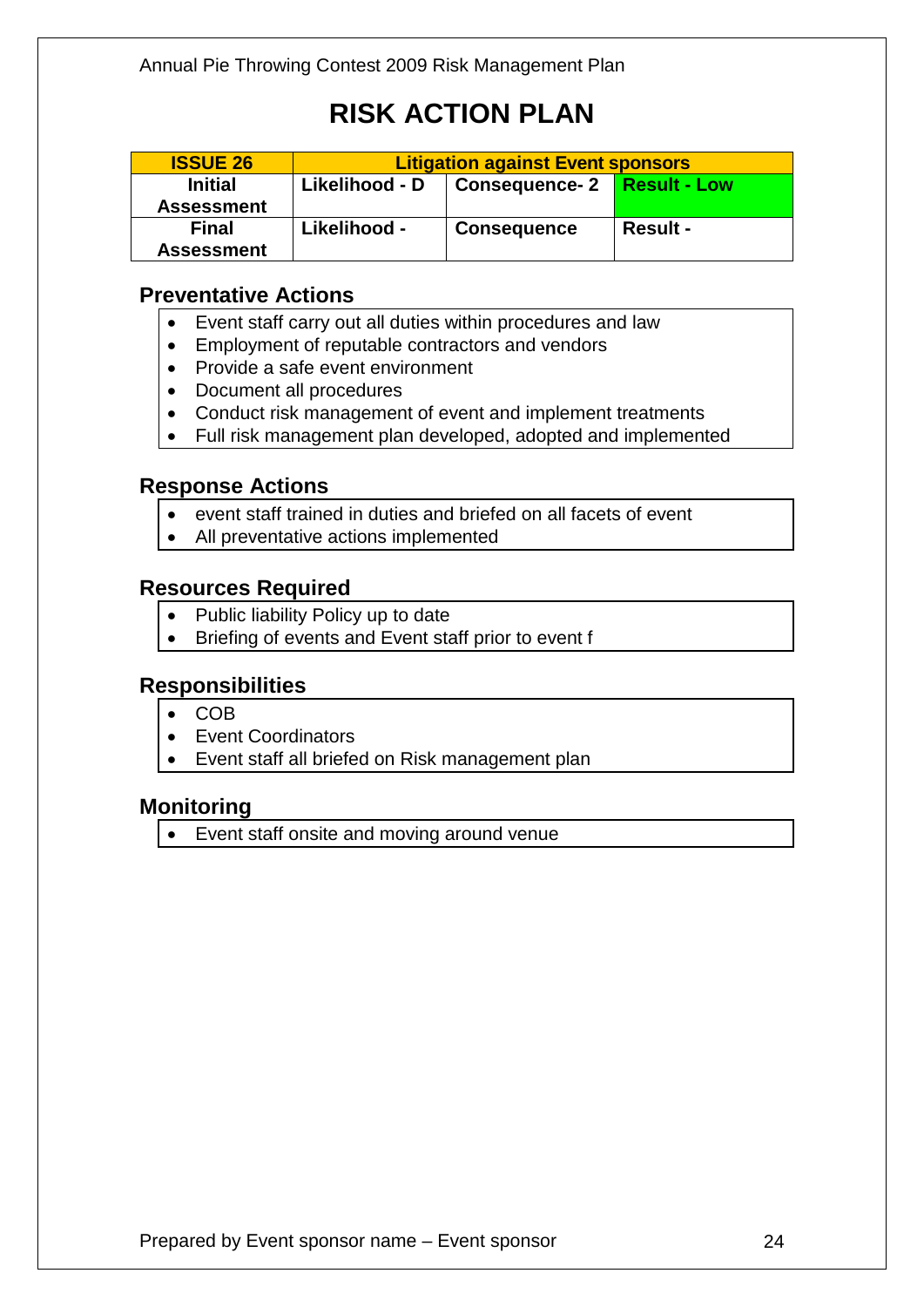| <b>ISSUE 27</b>   | <b>Event Cancelled</b> |                              |                 |
|-------------------|------------------------|------------------------------|-----------------|
| <b>Initial</b>    | Likelihood - D         | Consequence- 4 Result - High |                 |
| <b>Assessment</b> |                        |                              |                 |
| <b>Final</b>      | Likelihood -           | <b>Consequence</b>           | <b>Result -</b> |
| <b>Assessment</b> |                        |                              |                 |

#### **Preventative Actions**

- Take all possible precautions as outlined in Risk Management process
- Contingency plan to notify public of event cancellation

#### **Response Actions**

- Risk Management Plan for implemented
- Contingency for public notification of cancellation

#### **Resources Required**

- Risk Management Plan for event
- Contingency for public notification of cancellation

#### **Responsibilities**

• Event Coordinators

#### **Monitoring**

• Event coordinators to ascertain reasons for event not going ahead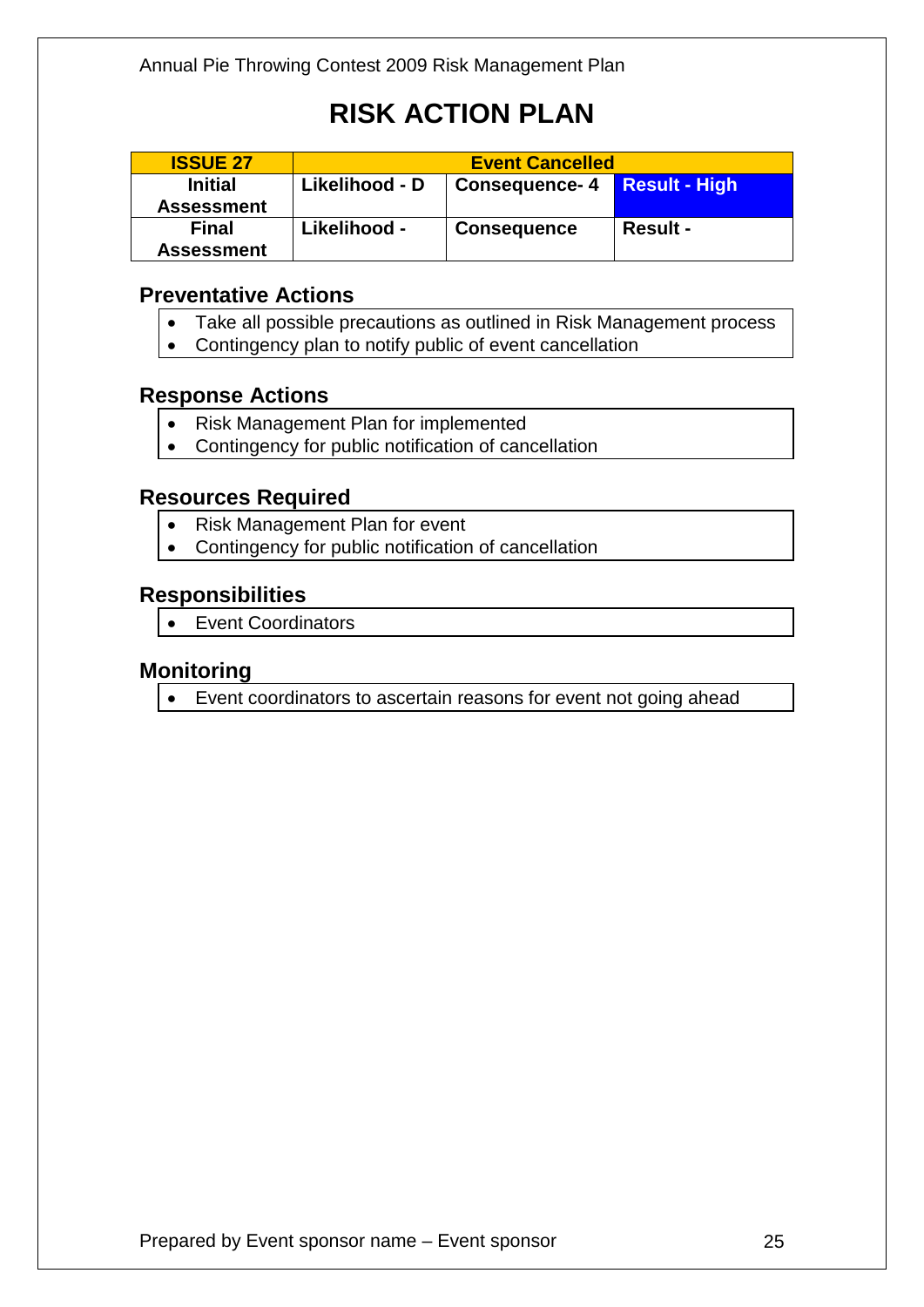| <b>ISSUE 28, 29,</b> | <b>First Aid Services/casualty, Dehydration</b> |                      |                          |
|----------------------|-------------------------------------------------|----------------------|--------------------------|
| <b>Initial</b>       | Likelihood - D                                  | <b>Consequence-3</b> | <b>Result - Moderate</b> |
| <b>Assessment</b>    |                                                 |                      |                          |
| <b>Final</b>         | Likelihood -                                    | <b>Consequence</b>   | <b>Result -</b>          |
| <b>Assessment</b>    |                                                 |                      |                          |

#### **Preventative Actions**

- Ambulance and First Aid staff engaged on site
- Emergency Coordinator (EC) on site
- Contact details of emergency services retained by EC
- Fresh drinking water available on-site
- Signs around event directing patrons to First Aid post
- Sunscreen availability

#### **Response Actions**

- Event staff and EC to monitor
- First Aid signage erected
- All ES contacts readily available
- Evac Plan available
- Two way radio communication between EC and staff

#### **Resources Required**

- Mobile phone contact to emergency services
- Two-way radios f

#### **Responsibilities**

- Event Coordinators
- First Aid staff

#### **Monitoring**

- Event staff onsite and moving around venue
- First Aid staff to monitor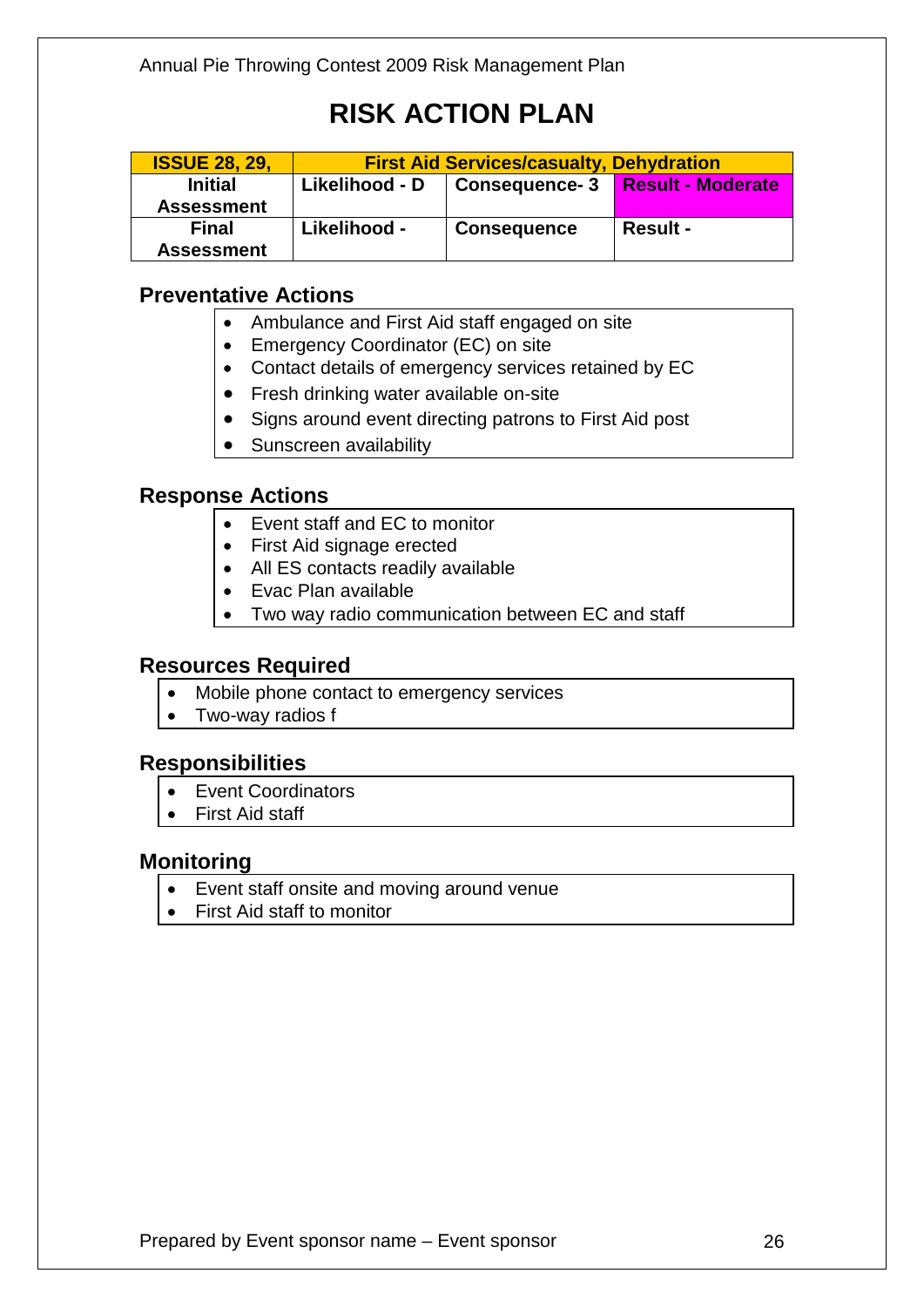| <b>ISSUE 30, 31</b>                 | <b>Key Persons and Contractors No-Show</b> |                    |                          |
|-------------------------------------|--------------------------------------------|--------------------|--------------------------|
| <b>Initial</b><br><b>Assessment</b> | Likelihood - D                             | Consequence-3      | <b>Result - Moderate</b> |
| <b>Final</b><br><b>Assessment</b>   | Likelihood -                               | <b>Consequence</b> | <b>Result -</b>          |

#### **Preventative Actions Preventative Actions**

- Staff briefing
- Contract and engage reputable services
- Contact phone numbers of contractors and key personnel
- Contact of all key personnel and contractors 72 hours prior to event

#### **Response Actions**

- Staff briefing 1 hour prior to event start
- Ensure rapid contact can be made of key persons not on site
- Contact phone numbers of contractors and key personnel on site
- Contact of all key personnel and contractors 72 hours prior to event
- Mobile phones available on the day

#### **Resources Required**

- Mobile phone contact to emergency services
- Two-way radios

#### **Responsibilities**

- Event Coordinators
- All contractors and key personnel

#### **Monitoring**

• Event coordinators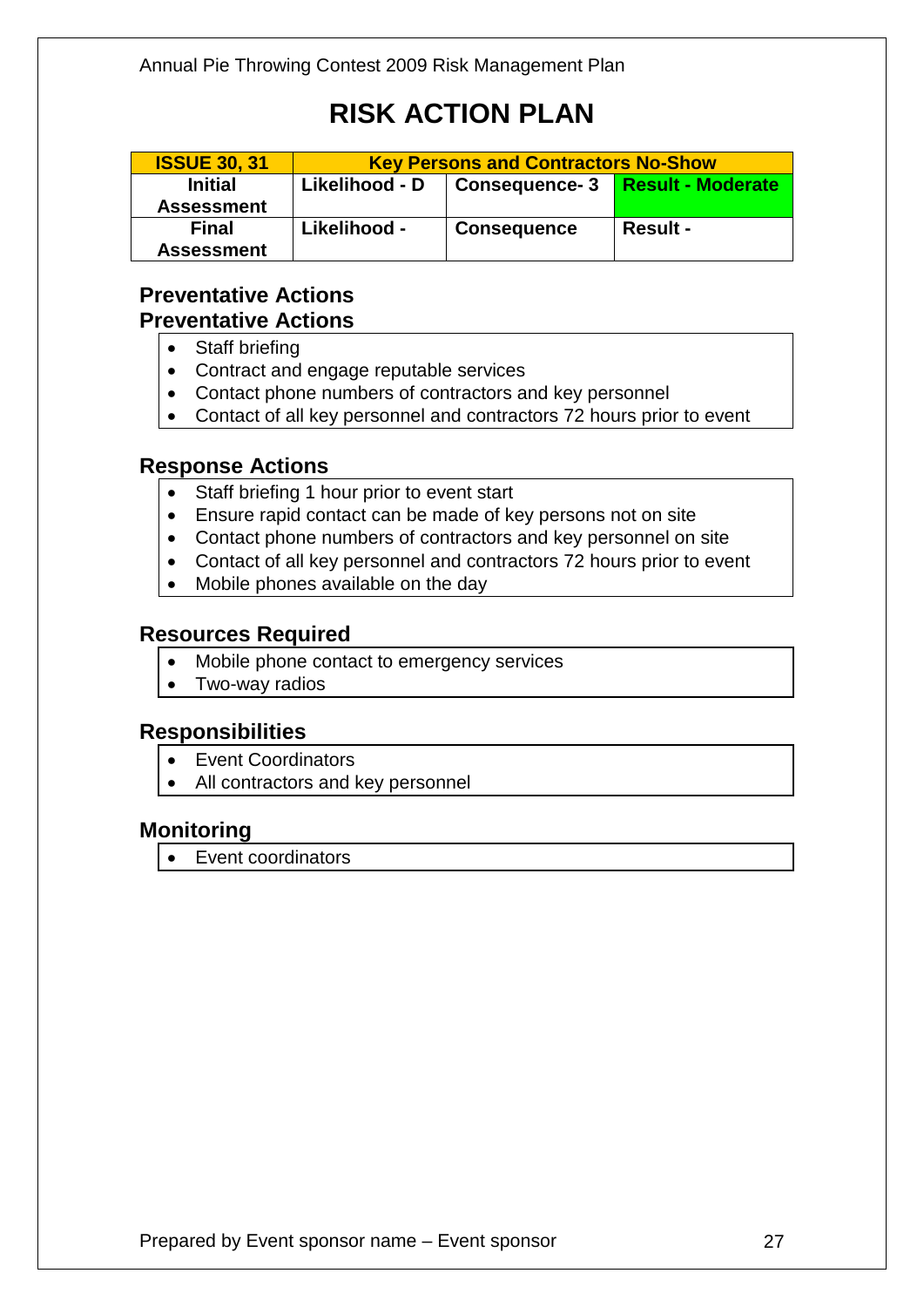| <b>ISSUE 32</b>                     | <b>Overcrowding of Venue</b> |                               |                 |
|-------------------------------------|------------------------------|-------------------------------|-----------------|
| <b>Initial</b><br><b>Assessment</b> | Likelihood - D               | Consequence- 2   Result - Low |                 |
| <b>Final</b><br><b>Assessment</b>   | Likelihood -                 | <b>Consequence</b>            | <b>Result -</b> |

#### **Preventative Actions**

- Ground estimate hold 5,000 comfortably
- Pre-sold tickets give accurate estimates
- Viewing areas offer a range of seating options
- All facets of preparation based on the estimate maximum figure.
- Gates/fences to be monitored and enforced

#### **Response Actions**

- Ensure all preventative actions are implemented
- Mobile phones and two-way communications available for communication on the day available on the day

#### **Resources Required**

- Mobile phone availability
- Two-way radios
- Crowd supervision and monitoring

#### **Responsibilities**

- Event Coordinators
- All event staff to enforce gates and fence security

#### **Monitoring**

• Event coordinators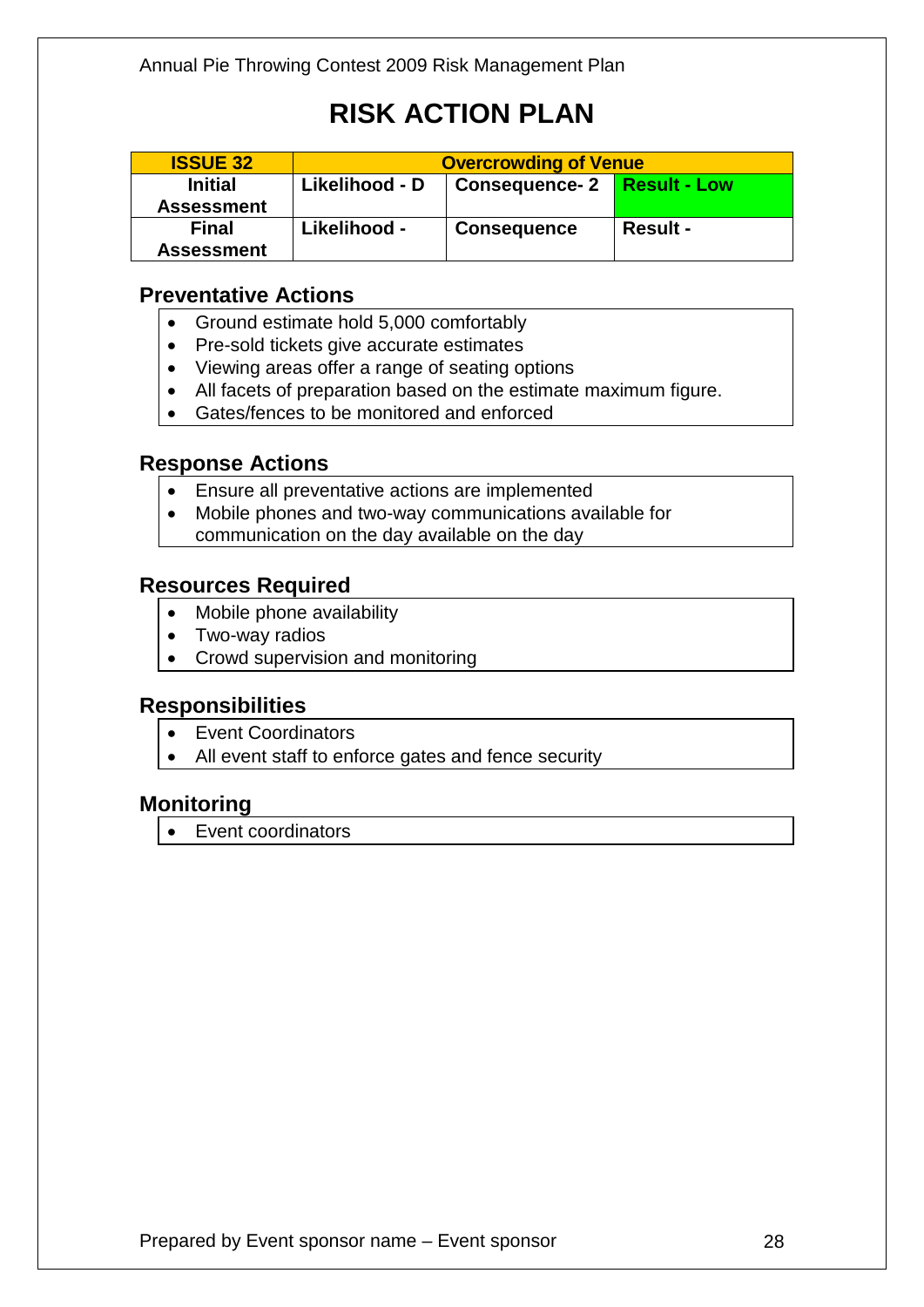| <b>ISSUE 33</b>                     | <b>Insufficient Exits</b> |                      |                          |
|-------------------------------------|---------------------------|----------------------|--------------------------|
| <b>Initial</b><br><b>Assessment</b> | Likelihood - E            | <b>Consequence-3</b> | <b>Result - Moderate</b> |
| <b>Final</b><br><b>Assessment</b>   | Likelihood -              | <b>Consequence</b>   | <b>Result -</b>          |

#### **Preventative Actions**

- Staff open all major exits at start of event and man throughout event
- Gates not to be locked during duration of event
- Sufficient clearway avenues maintained to all exits

#### **Response Actions**

- Staff to monitor throughout event
- Keys to exits held by Event Coordinator and Emergency Coordinator

#### **Resources Required**

- Mobile phone availability
- Two-way radios
- Event staff crowd supervision and monitoring

#### **Responsibilities**

- Event Coordinators
- Emergency Coordinator

#### **Monitoring**

• Event coordinators, event staff and emergency coordinator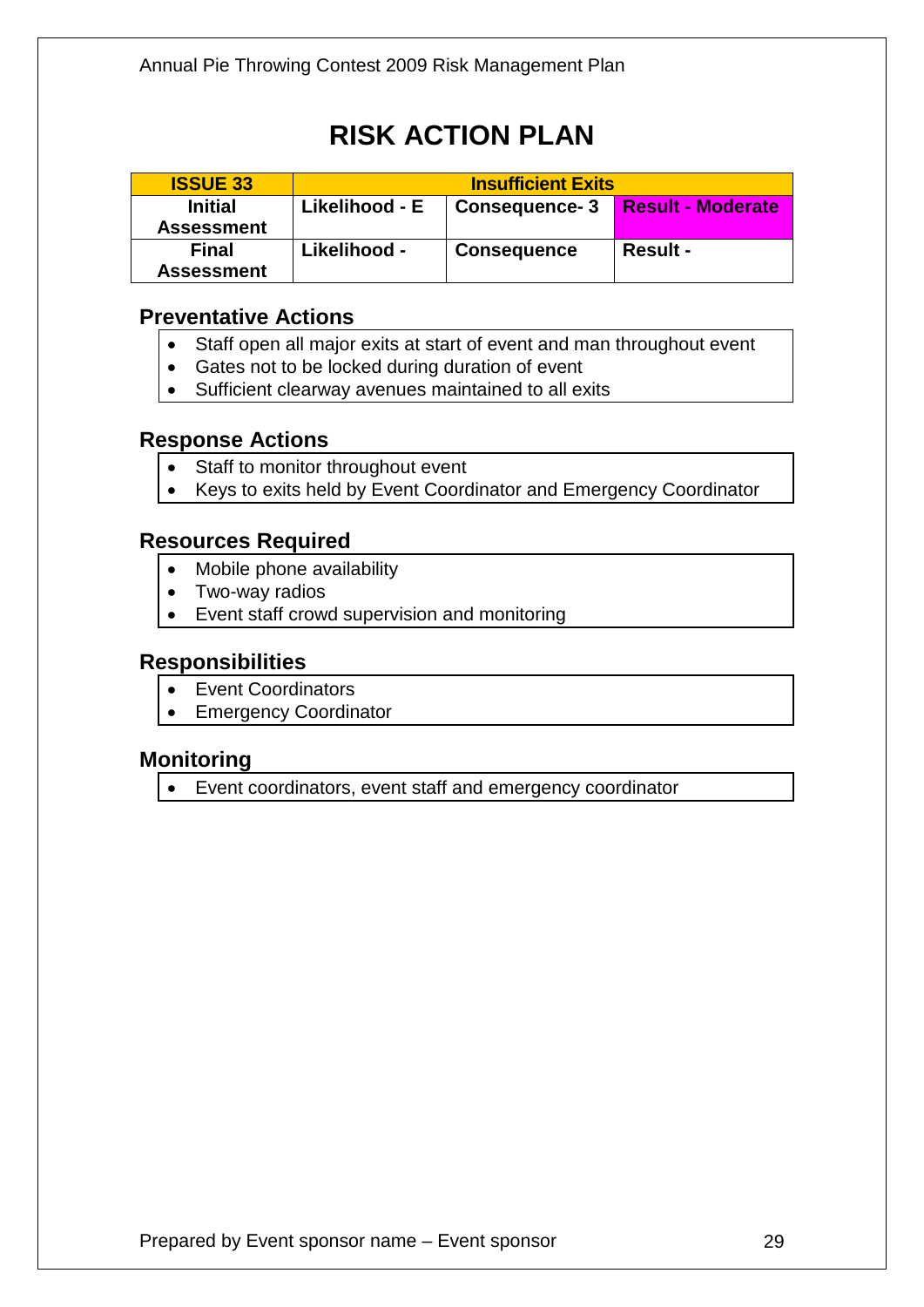| <b>ISSUE 34</b>   | <b>Damage To Reticulation or Ground Facilities</b> |                      |                     |
|-------------------|----------------------------------------------------|----------------------|---------------------|
| <b>Initial</b>    | Likelihood - D                                     | <b>Consequence-1</b> | <b>Result - Low</b> |
| <b>Assessment</b> |                                                    |                      |                     |
| <b>Final</b>      | Likelihood -                                       | <b>Consequence</b>   | <b>Result -</b>     |
| <b>Assessment</b> |                                                    |                      |                     |

#### **Preventative Actions**

- Licensed contractors only undertake erection
- Liaise with contractor regards erection
- Liaise with Parks staff for pipe locations

#### **Response Actions**

• Staff to monitor

#### **Resources Required**

- Mobile phone availability
- Two-way radios

#### **Responsibilities**

• Event Coordinators

#### **Monitoring**

• Event coordinators, event staff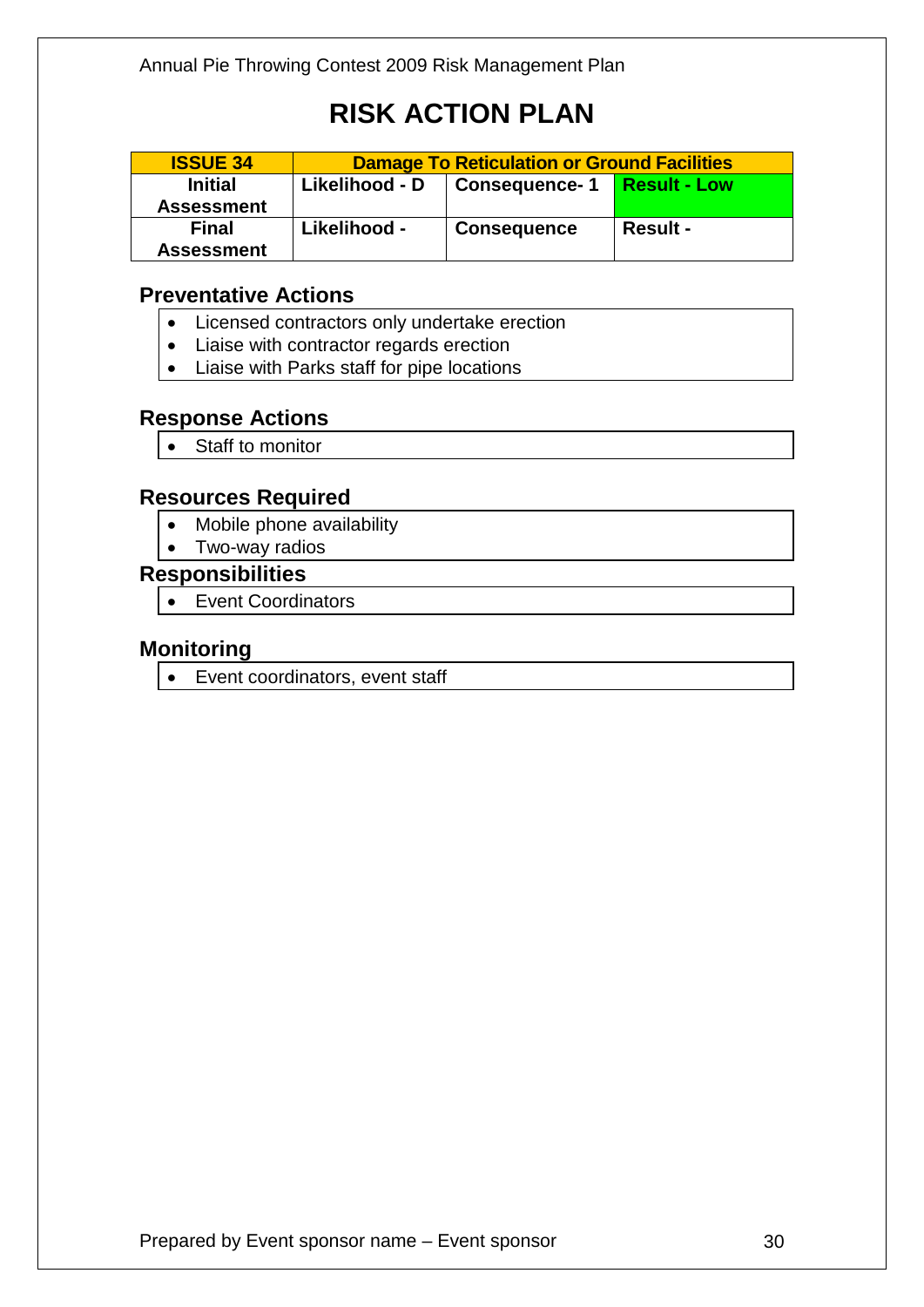It is the primary duty of all event staff to ensure, as safe as practicable, the safety of the patrons at the event and their orderly evacuation from the area in danger.

#### **PROCEDURES***:*

In the occurrence that the event site needs to be evacuated due to an imposing threat there are three stages to the plan to be followed.

1) Incident or potential incident that threatens life will be reported immediately by staff to Chief Warden. (name of person)

2) The Chief Warden will immediately attend the area concerned and assess the risk

3) On assessment of risk the following will occur:

- a) Risk is non-threatening and no further action taken
- b) Risk is an immediate threat and evacuation plan will be activated

#### **ACTIVATION & ANNOUNCMENT**

All activities are stopped. The PA onsite will advise patrons by the scripted evacuation notice stating:

#### *"All patrons could I have your attention*

*It is necessary to evacuate the venue site.*

*Please exit by main entrance on name Street or by the southern gate entrance into name Street area. The turnstile entrance at name street may also be utilised to exit.* 

*Assembly areas are on the new housing development directly opposite on name Street*

*We will advise you of clearances to re-enter the grounds"*

#### **EMERGENCY CONTROL POINT**

Positioned at **Emergency Exit Gate 2**

**CHIEF EMERGENCY COORDINATOR DUTIES (name of person)**

- Control situation and man emergency control point near main entry/exit off *name* Street.
- Advise emergency service
- Maintain liaison with event staff
- Ensure *all* staff and patrons are evacuated safely
- Advise emergency services of situation details

#### **DEPUTY EMERGENCY COORDINATOR (………………………………..)**

• Perform all duties of Emergency Coordinator in his absence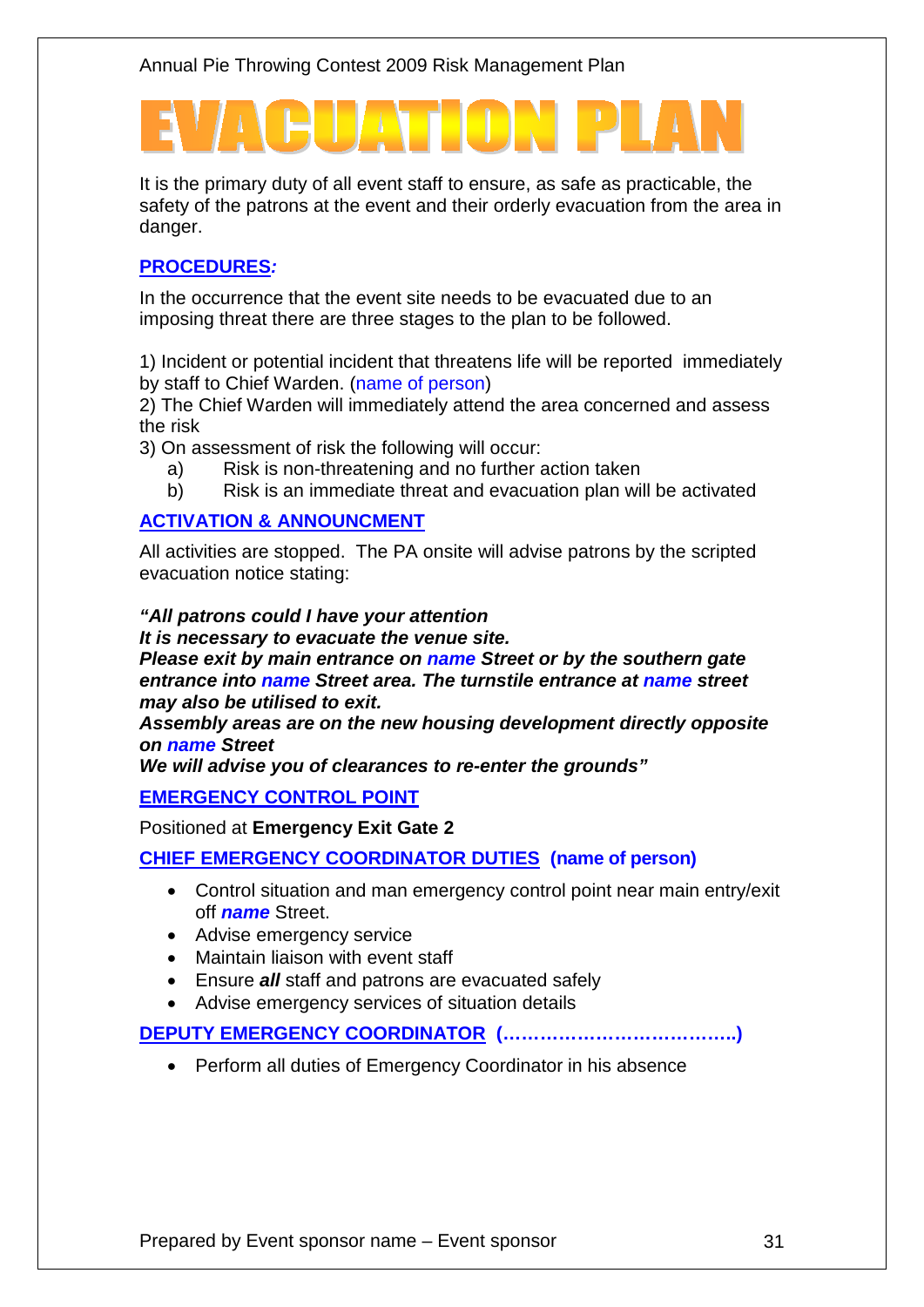Annual Pie Throwing Contest 2009 Risk Management Plan

### **WARDENS**  *Area 1 – Team 1 (x 4 Persons) – Warden.1…………………………………… Warden 2……………………………………. Area 2 – Team 2 (x4 Persons) – Warden 1……………………………………. Warden 2……………………………………. Area 3 – Team 3 (x4 Persons) – Warden 1……………………………………. Warden 2…………………………………….*

- Ensure as safe as practical, the safety of patrons in their areas and arrange orderly evacuation from the area
- Ensure total evacuation of there area (check all rooms toilets etc) *Particularly Team 1*
- Report evacuation status and any issues to Emergency Coordinator

#### *Mobility Impaired or Disabled persons shall be evacuated after main body of persons have been evacuated*.

#### **EMERGENCY EVACUATION ASSEMBLY AREA**

Will be at the new sub-division area directly opposite Event Oval on *name* Street or the grassed area on name another area.

#### **COMMUNICATIONS**

All staff will have access to UHF two-way radios operating on Channel 1 as well as mobile phones. All staff will keep ES contacts and other staff contacts readily available for use. Mobile numbers of all event organisers will be handed out at the briefing on Sunday morning

#### **PRE-EVENT BRIEFING**

The Chief Emergency Coordinator will conduct a compulsory briefing for all area wardens with preferably there area team members at 0900 at the elevated members stand area. All staff and volunteers are invited to attend the briefing which will not take longer than 10 minutes to complete.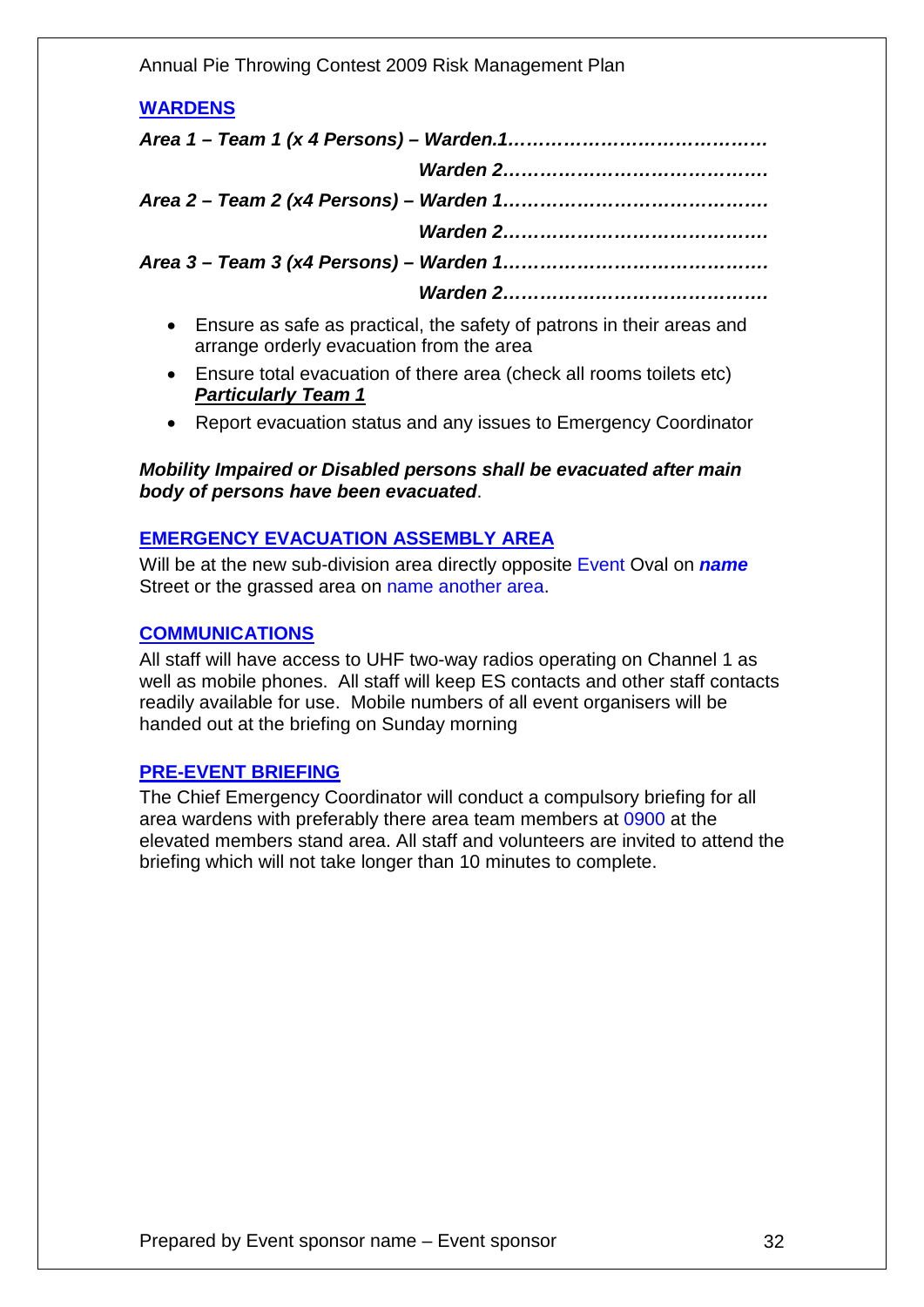